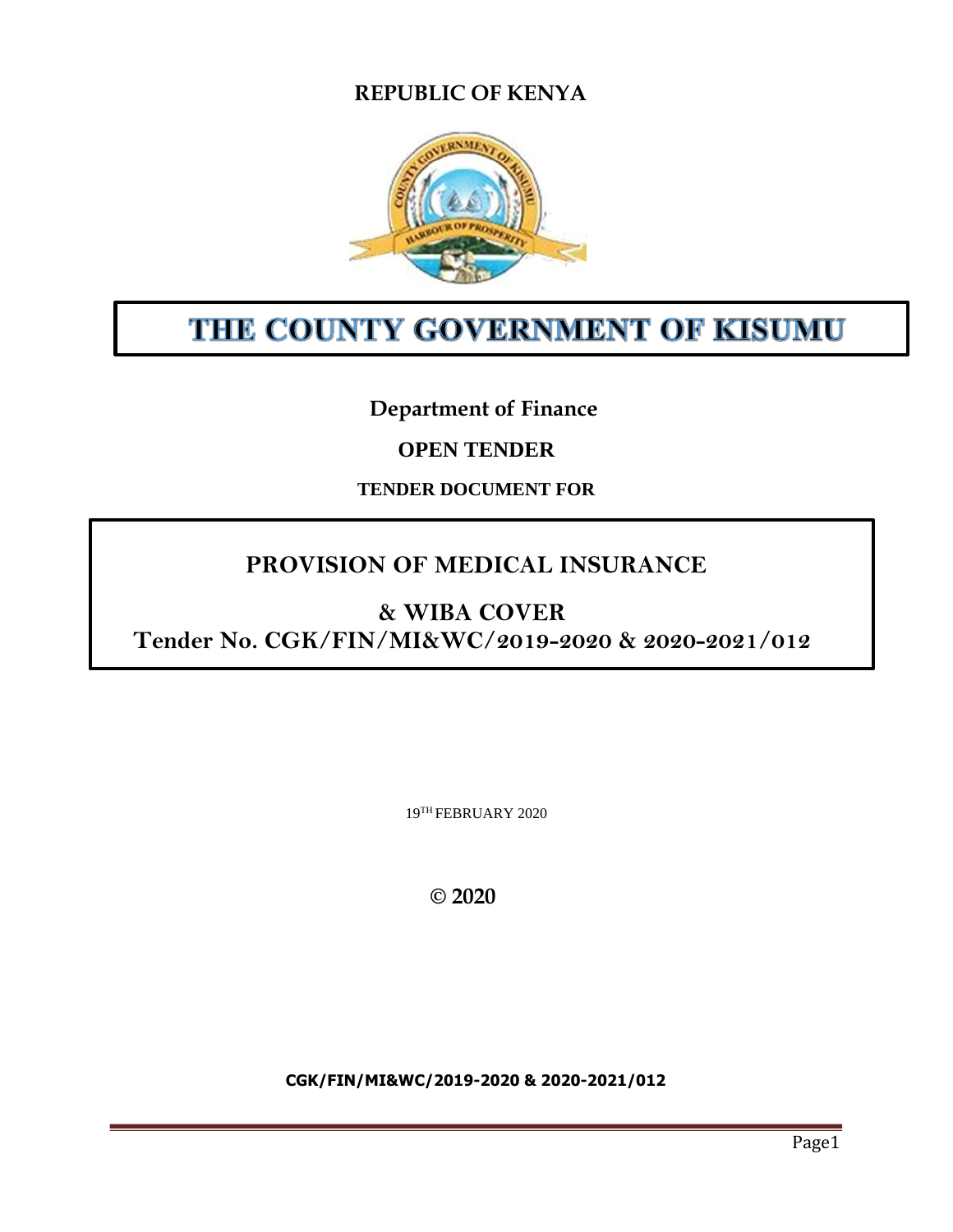# **CONTENTS**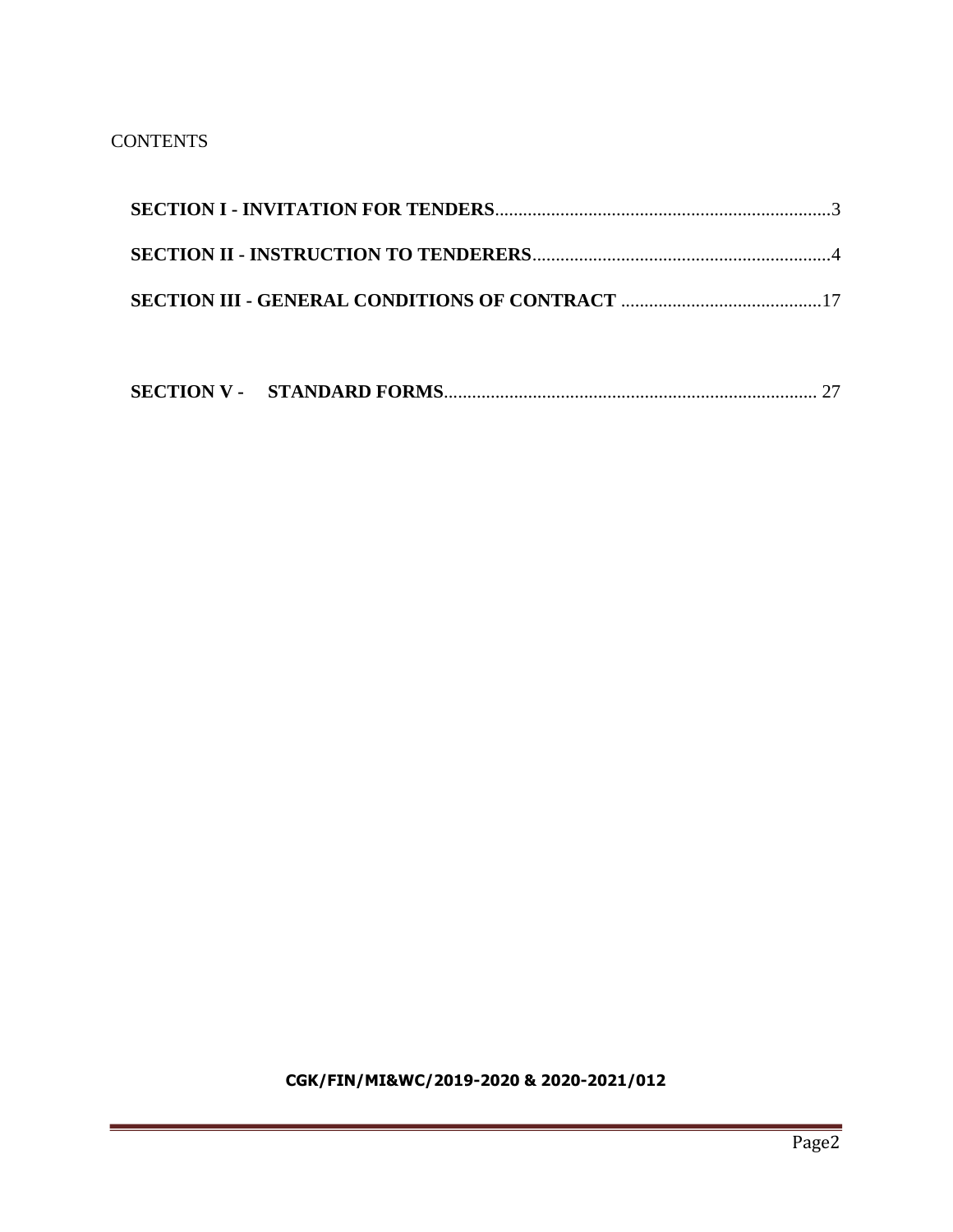# <span id="page-2-0"></span>**SECTION I - INVITATION FOR TENDERS Date 19th February, 2020**

# **TENDER REF. NO**. - CGK/FIN/MIC&W/2019-2020 & 2020-2021. **TENDER NAME: PROVISION OF MEDICAL INSURANCE & WIBA COVER**

- 1.1 The *COUNTY GOVERNMENT OF KISUMU (CGK)* invites tenders from eligible candidates for *provision of the above covers*
- 1.2 Interested eligible candidates may obtain a complete set of the tender documents for free from our county's website [www.kisumu.go.ke,](http://www.kisumu.go.ke/) and suppliers portal [https://supplier.treasury.go.ke](https://supplier.treasury.go.ke/)
- 1.3 Prices quoted should be net inclusive of all taxes, and delivery costs, must be in Kenya Shillings and shall remain valid for 90 days from the closing date of the tender.
- 1.4 The tenderer shall furnish, as part of this tender, a tender security/bid bond

1.5 Tenderer are advised to Complete tender documents and submit in plain sealed envelopes clearly marked

# **PROVISION OF MEDICAL INSURANCE & WIBA COVER**

**TENDER NUMBER: CGK/FIN/MI&WC/2019-2020 & 2020-2021/012** and deposited in the Tender Box located on the 2<sup>nd</sup> Floor at prosperity house (Huduma Center) County Government of Kisumu Headquarters to be addressed to

# **County Government of Kisumu Prosperity Building P. O. Box 2738 - 40100 Kisumu, Kenya.**

Tenderer must submit both hard copy and do online bidding through the suppliers portal [https://supplier.treasury.go.ke](https://supplier.treasury.go.ke/)**.**

Tenders will be opened immediately after on Tuesday **3 rd March 2020 at 10.00 am local time** in the presence of tenderers representatives who choose to attend the opening at the boardroom, 2<sup>nd</sup> Floor, County Government of Kisumu Headquarters.

1.6 Tenders will be opened thereafter on **Tuesday 3 rd March 2020,** *at 10.00 a.m.* in the presence of the candidate's representatives who choose to attend *on the 1 st Floor Board Room.*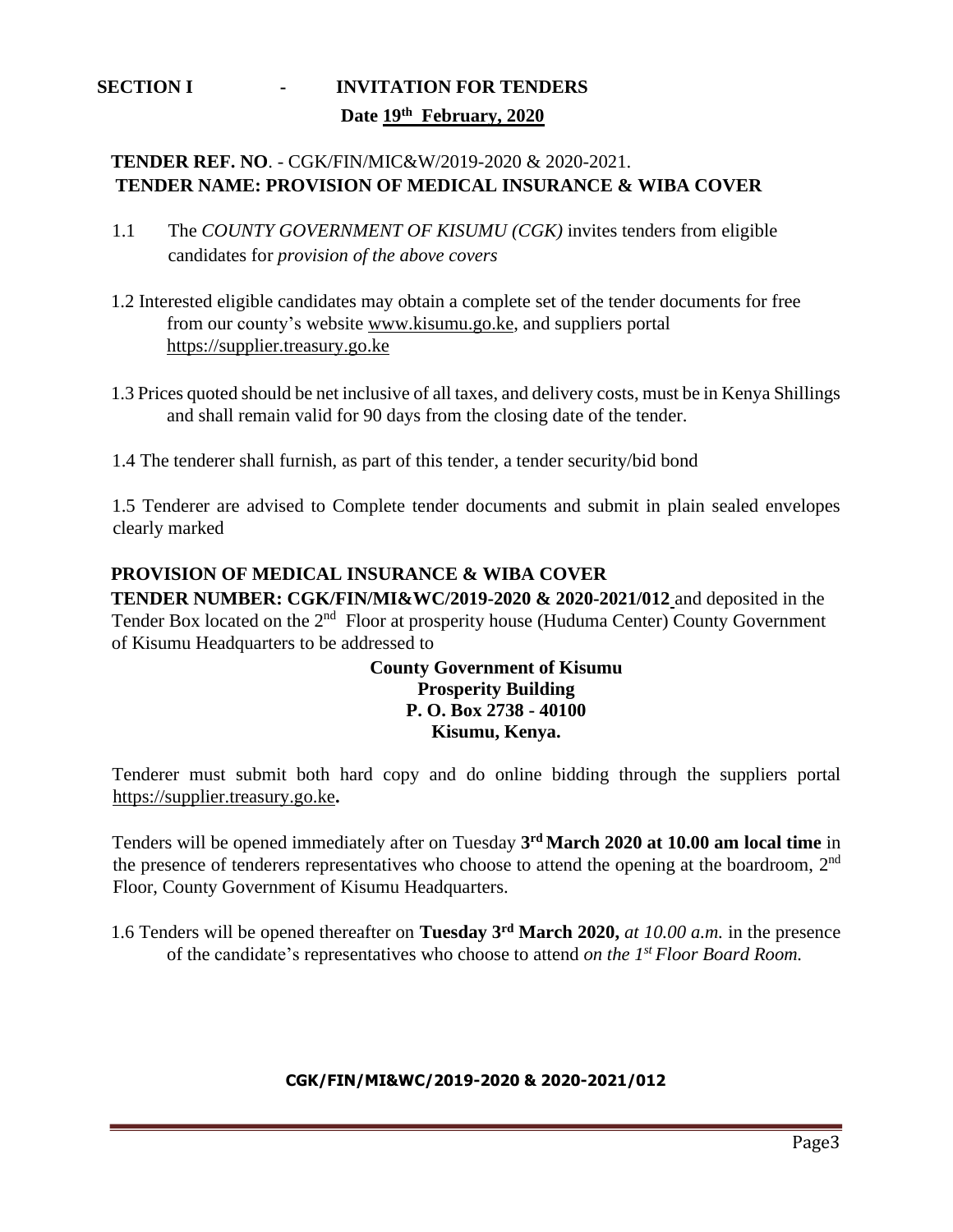# <span id="page-3-0"></span>**SECTION II - INSTRUCTION TO TENDERERS**

Table of Clauses

|        |                                                               | Page |
|--------|---------------------------------------------------------------|------|
| 2.1    |                                                               | 5    |
| 2.2    |                                                               | 6    |
| 2.3    |                                                               |      |
| 2.4    |                                                               | 6    |
| 2.5    |                                                               | 7    |
| 2.6    |                                                               | 7    |
| 2.7    |                                                               | 7    |
| 2.8    |                                                               | 7    |
| 2.9    |                                                               | 7    |
| 2.10   |                                                               | 8    |
| 2.11   |                                                               |      |
| 2.12   |                                                               | 8    |
| 2.13   |                                                               | 9    |
| 2.14   |                                                               |      |
| 2.15   | Sealing and Marking of Tenders10                              |      |
| 2.16   |                                                               | 10   |
| 2.17   | Modification and Withdrawal of Tenders                        | 10   |
| 2.18   |                                                               |      |
| 2.19   |                                                               |      |
| 2.20   |                                                               | 11   |
| 2.21   |                                                               |      |
| 2.22   | Evaluation and Comparison of Tenders                          | 12   |
| 2.23   | Contacting the County Government of Kisumu12                  |      |
|        |                                                               |      |
| 2.24   |                                                               | 13   |
| 2.25   |                                                               | 13   |
| 2.26   | County Government of Kisumu 's Right to Vary Quantities       | 13   |
|        | .                                                             |      |
|        | 2.27 County Government of Kisumu 's Right to Accept or Reject |      |
| any or |                                                               |      |
|        |                                                               | 13   |
| 2.28   |                                                               | 14   |
| 2.29   |                                                               |      |
| 2.30   |                                                               | 14   |
| 2.31   | Corrupt or Fraudulent Practices14                             |      |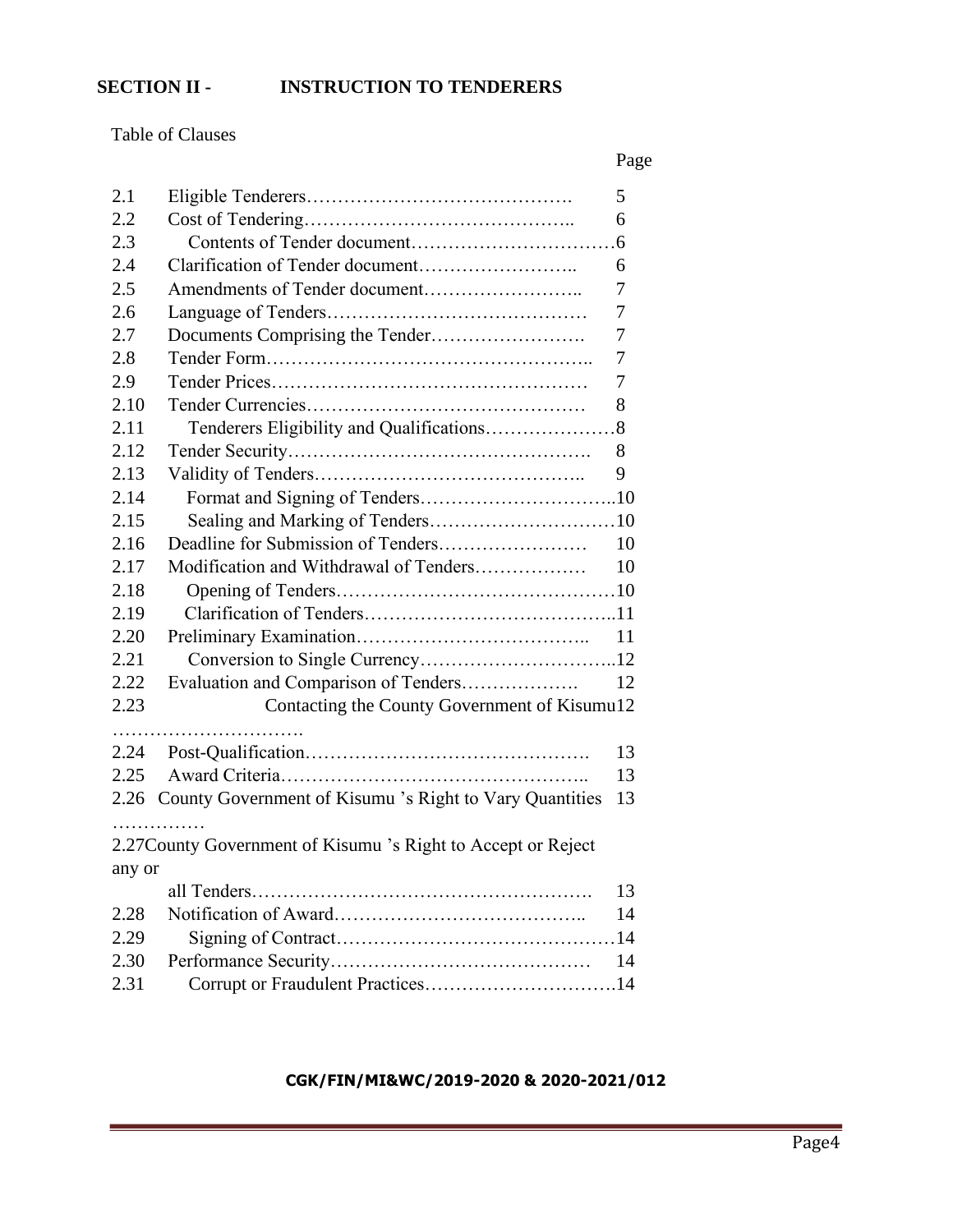# **SECTION II - INSTRUCTIONS TO TENDERERS**

#### **2.1. Eligible Tenderers**

- **2.1.1** This Invitation for Tenders is open to **only insurance approved by the Public Procurement Regulatory Authority (PPRA)**. Tenderers eligible as described in the Appendix to Instructions to Tenderers. Successful tenderer shall provide the services for the stipulated duration from the date of commencement (hereinafter referred to as the term) specified in the tender documents.
- **2.1.2** Public Procurement and Asset Disposal ACT No. 33 of 2015 Sec 55. (1) States that:-A person is eligible to bid for a contract in procurement or an asset being disposed, only if the person satisfies the following criteria Eligibility to bid.(a) the person has the legal capacity to enter into a contract for procurement or asset disposal; (b) the person is not insolvent, in receivership, bankrupt or in the process of being wound up;(c) the person, if a member of a regulated profession, has satisfied all the professional requirements; (d) the County Government of Kisumu is not precluded from entering into the contract with the person under section 38 of this Act;(e) the person and his or her sub-contractor, if any, is not debarred from participating in procurement proceedings under Part XI of this Act; (f) the person has fulfilled tax obligations;(g) the person has not been convicted of corrupt or fraudulent practices; and (h) is not guilty of any serious violation of fair employment laws and practices.

Sec (2) States that:- A person or consortium shall be considered ineligible to bid, where in case of a corporation, private company, partnership or other body, the person or consortium, their spouse, child or sub-contractor has substantial or controlling interest and is found to be in contravention of the provisions of subsection  $(1)$  (e),  $(f)$ ,  $(g)$  and  $(h)$ . Sec (3) states that:-Despite the provisions of subsection (2), a person or other body having a substantial or controlling interest shall be eligible to bid where (a) such person has declared any conflict of interest; and (b) performance and price competition for that good, work or service is not available or can only be sourced from that person or consortium. Sec (4) states that:- A State organ or public entity shall require a person to provide evidence or information to establish that the criteria under subsection (1) are satisfied. Sec (5) states that:- A State organ or public entity shall consider as ineligible a person for submitting false, inaccurate or incomplete information about his or her qualifications.

**2.1.3** Tenderers shall provide the qualification information statement that the tenderer (including all members of a joint venture and subcontractors) is not associated, or have been associated in the past, directly or indirectly, with a firm or any of its affiliates which have been engaged by the County Government of Kisumu to provide consulting services for the preparation of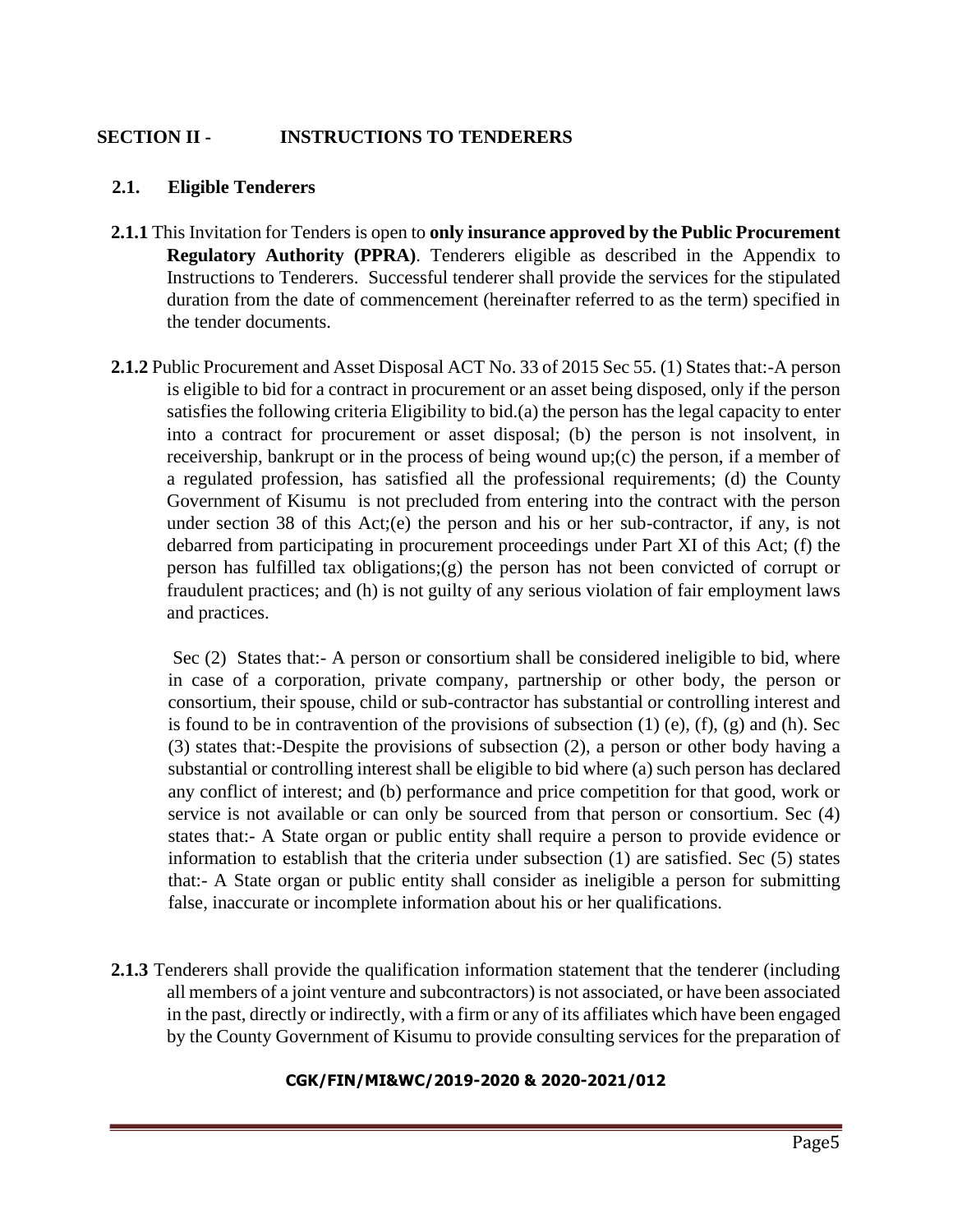the design, specifications, and other documents to be used for the procurement of the services under this Invitation for tenders.

**2.1.4** Tenderers involved in the corrupt or fraudulent practices or debarred from participating in public procurement shall not be eligible.

# **2.2** C**ost of Tendering**

- 2.2.1 The Tenderer shall bear all costs associated with the preparation and submission of its tender, and the County Government of Kisumu, will in no case be responsible or liable for those costs. Regardless of the conduct or outcome of the tendering process
- 2.2.2 This tender document shall not be charged when downloaded from the county's website [www.kisumu.go.ke,](http://www.kisumu.go.ke/) and suppliers portal [https://supplier.treasury.go.ke](https://supplier.treasury.go.ke/)
- 2.2.3 The County Government of Kisumu shall allow the tenderer to review the tender document free of charge from the county's website [www.kisumu.go.ke,](http://www.kisumu.go.ke/)

# **2.3 Contents of Tender Document**

- 2.3.1 The tender documents comprise the documents listed below and addenda issued in accordance with clause 2.5 of these instructions to tenderers.
	- (i) Instructions to Tenderers
	- (ii) General Conditions of Contract
	- (iii) Special Conditions of Contract
	- (iv) Schedule of Requirements
	- (v) Details of services
	- (vi) Form of Tender
	- (vii) Price Schedules
	- (viii) Contract Form
	- (ix) Confidential Business Questionnaire Form
	- (x) Tender security Form
	- (xi) Performance security Form
- 2.3.2 The Tenderer is expected to examine all instructions, forms, terms and specification in the tender documents. Failure to furnish all information required by the tender documents or to submit a tender not substantially responsive to the tender documents in every respect will be at the tenderers risk and may result in the rejection of its tender.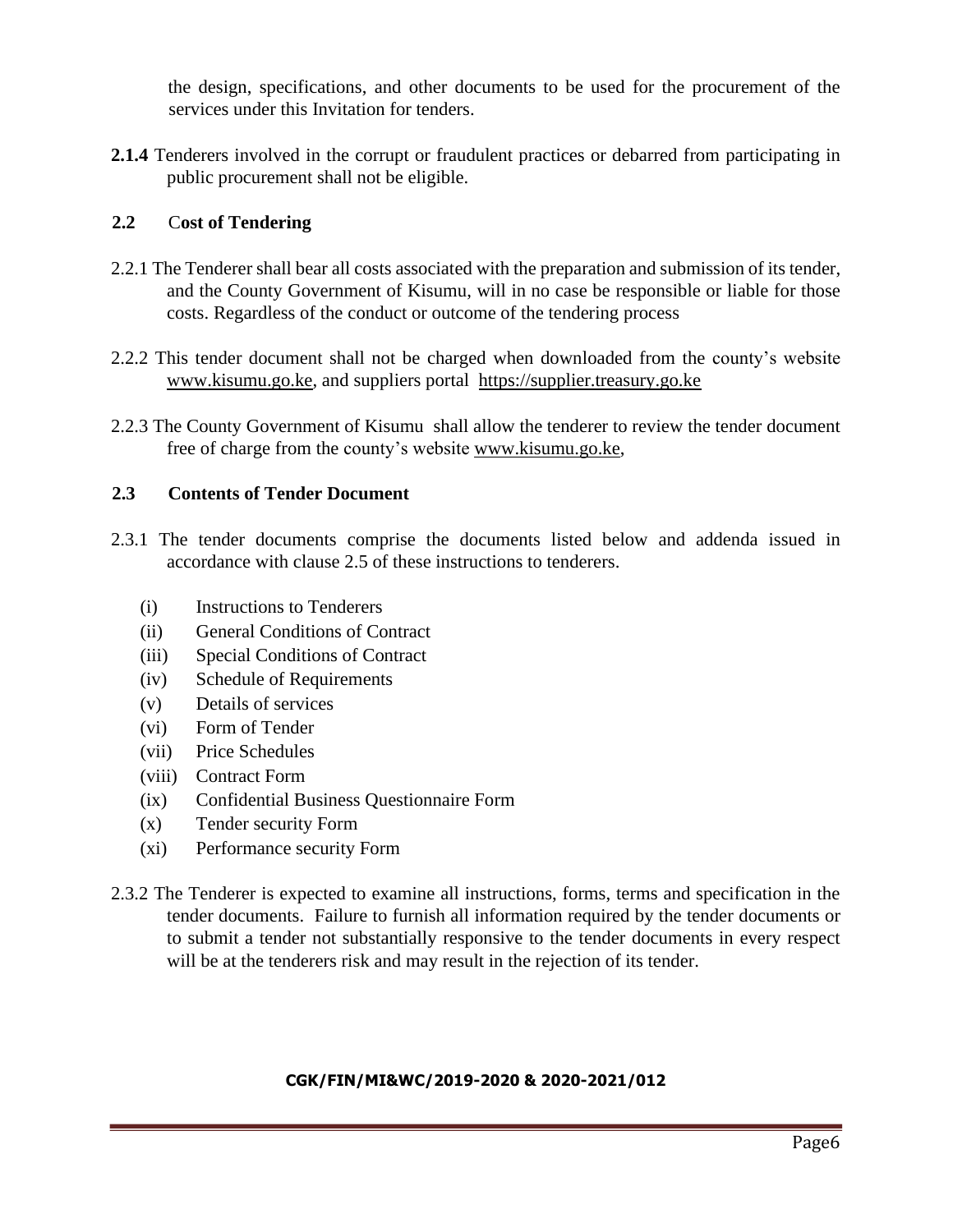# **2.4 Clarification of Tender Documents**

- 2.4.1 A Candidate making inquiries of the tender documents may notify the County Government of Kisumu by post, fax or by email at the County Government of Kisumu 's address indicated in the Invitation for tenders. The County Government of Kisumu will respond in writing to any request for clarification of the tender documents, which it receives not later than three (3) days prior to the deadline for the submission of the tenders, prescribed by the County Government of Kisumu. Written copies of the Procuring entities response (including an explanation of the query but without identifying the source of inquiry) will be sent to all candidates who have received the tender documents.
- 2.4.2 The County Government of Kisumu shall reply to any clarifications sought by the tenderer within 3 days of receiving the request to enable the tenderer to make timely submission of its tender.
- 2.4.3 Preference where allowed in the evaluation of tenders shall not exceed 15%

# **2.5 Amendment of Tender Documents**

- 2.5.1 At any time prior to the deadline for submission of tenders, the County Government of Kisumu, for any reason, whether at its own initiative or in response to a clarification requested by a prospective tenderer, may modify the tender documents by issuing and addendum.
- 2.5.2 All prospective tenderers who have obtained the tender documents will be notified of the amendment by post, fax or email and such amendment will be binding on them.
- 2.5.3 In order to allow prospective tenderers reasonable time in which to take the amendment into account in preparing their tenders, the County Government of Kisumu, at its discretion, may extend the deadline for the submission of tenders.

# **2.6 Language of Tenders**

2.6.1 The tender prepared by the tenderer, as well as all correspondence and documents relating to the tender exchanged by the tenderer and the County Government of Kisumu, shall be written in English language. Any printed literature furnished by the tenderer may be written in another language provided they are accompanied by an accurate English translation of the relevant passages in which case, for purposes of interpretation of the tender, the English translation shall govern.

# **2.7. Documents Comprising the Tender**

- 2.7.1 The tender prepared by the tenderer shall comprise the following components:
	- (a) A Tender Form and a Price Schedule completed in accordance with paragraph 2.8, 2.9 and 2.10 below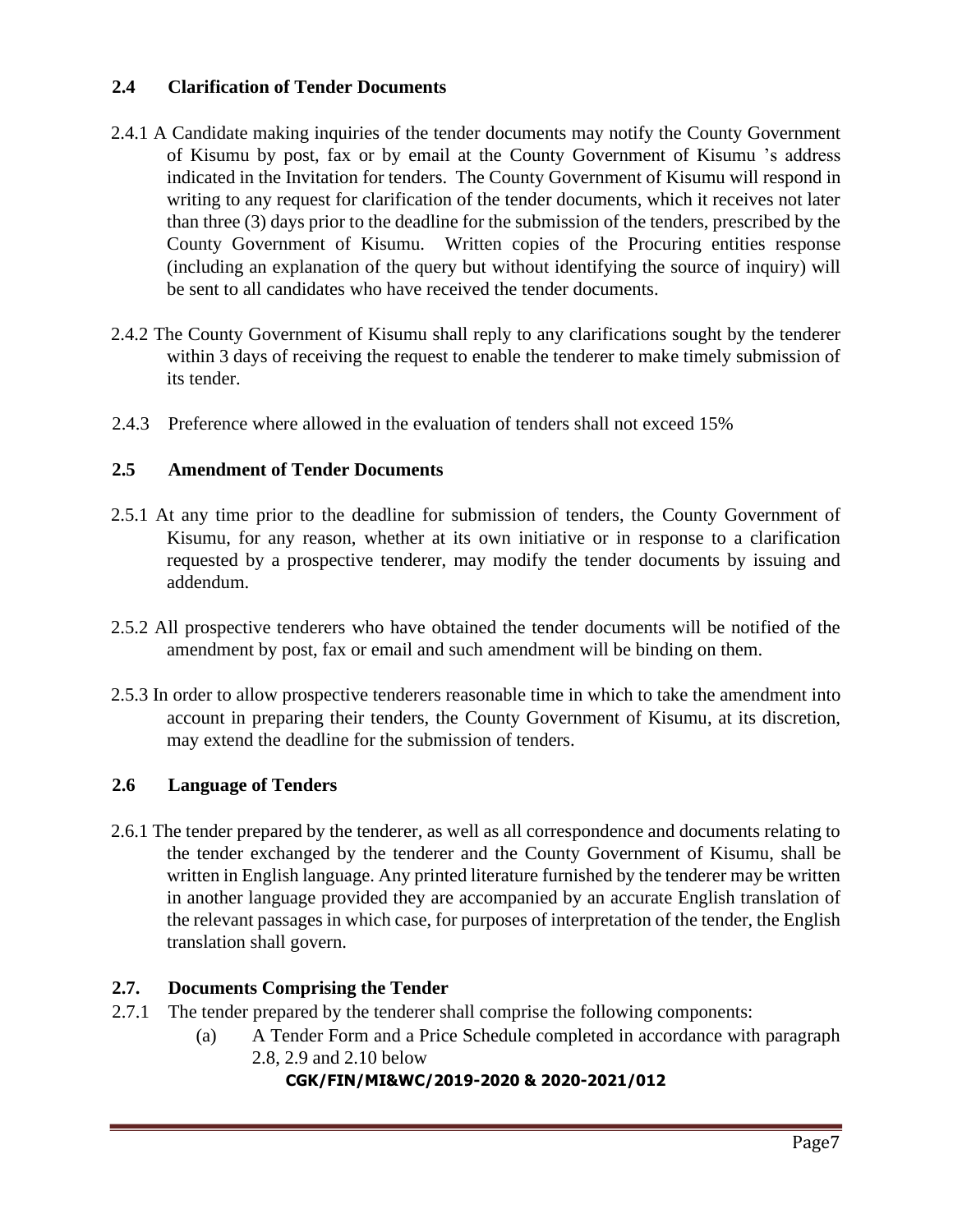- (b) Documentary evidence established in accordance with paragraph 2.1.2 that the tenderer is eligible to tender and is qualified to perform the contract if its tender is accepted;
- (c) Tender security furnished in accordance with paragraph 2.12 (if applicable) (d) Declaration Form.

# **2.8. Form of Tender**

2.8.1 The tenderer shall complete the Tender Form and the Price Schedule furnished in the tender documents, indicating the services to be provided.

# 2.9. **Tender Prices**

The tenderer shall indicate on the form of tender and the appropriate Price Schedule the unit prices and total tender price of the services it proposes to provide under the contract.

Prices indicated on the Price Schedule shall be the cost of the services quoted including all customs duties and VAT and other taxes payable.

Prices quoted by the tenderer shall remain fixed during the Term of the contract unless otherwise agreed by the parties. A tender submitted with an adjustable price quotation will be treated as non-responsive and will be rejected, pursuant to paragraph 2.20.5

# **2.10. Tender Currencies**

2.10.1 Prices shall be quoted in Kenya Shillings

# **2.11. Tenderers Eligibility and Qualifications**

- 2.11.1 Pursuant to paragraph 2.1 the tenderer shall furnish, as part of its tender, documents establishing the tenderers eligibility to tender and its qualifications to perform the contract if it's tender is accepted.
- 2.11.2 The documentary evidence of the tenderer's qualifications to perform the contract if its tender is accepted shall establish to the County Government of Kisumu 's satisfaction that the tenderer has the financial and technical capability necessary to perform the contract.

# **2.12. Tender Security**

- 2.12.1 The tenderer shall furnish, as part of its tender, a tender security for the amount and form specified in the Appendix to Instructions to Tenderers where applicable.
- 2.12.2 The tender security shall not exceed 1 per cent of the tender price if applicable.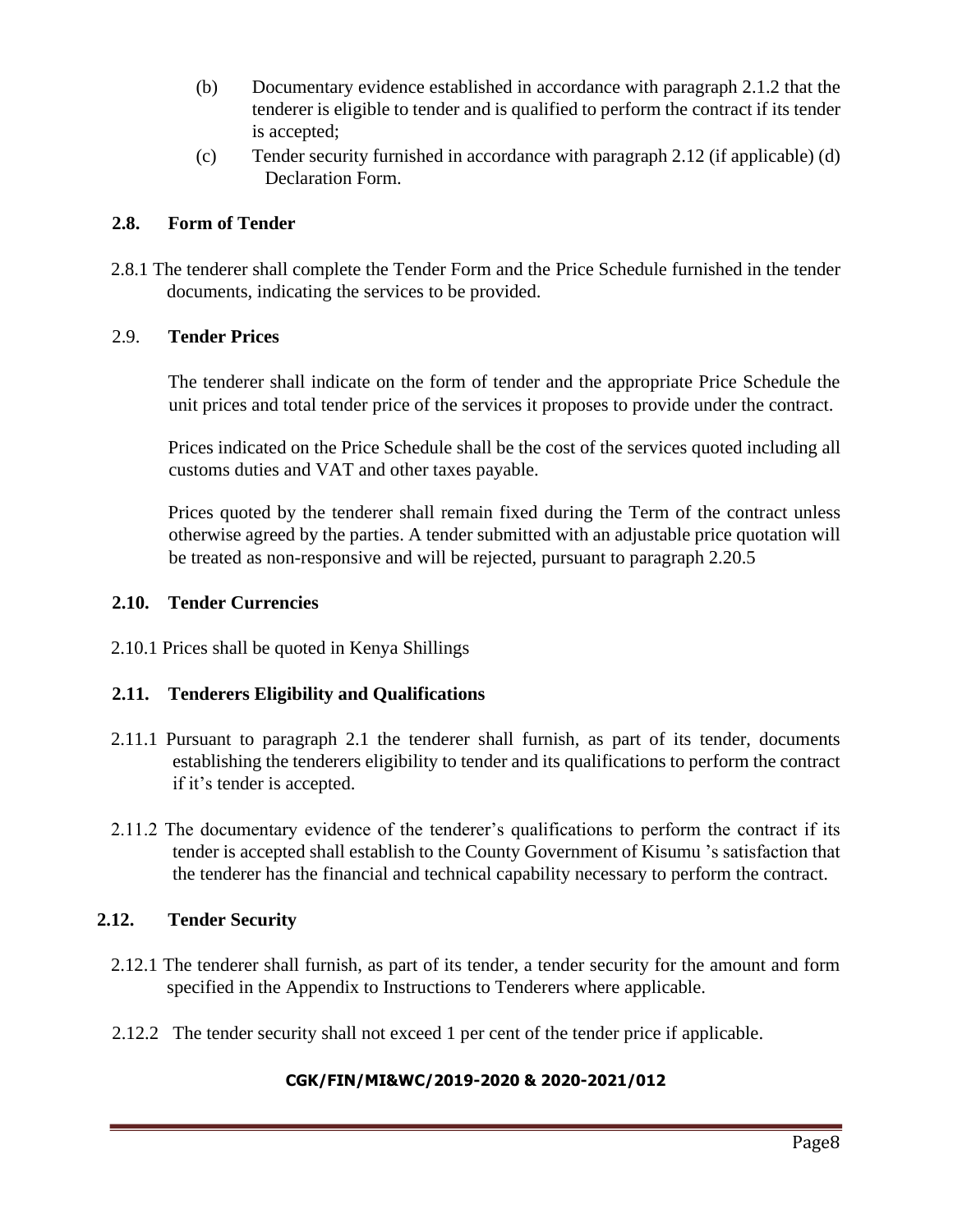- 2.12.3 The tender security is required to protect the County Government of Kisumu against the risk of Tenderer's conduct which would warrant the security's forfeiture, pursuant to paragraph 2.12.7
- 2.12.4 The tender security shall be denominated in Kenya Shillings or in another freely convertible currency, and shall be in the form
	- a) Cash.
	- b) A bank guarantee.
	- c) Such insurance guarantee approved by the Authority.
	- d) Letter of credit.
	- e) Guarantee by a deposit taking microfinance institution, Sacco society, the Youth Enterprise Development Fund or the Women Enterprise Fund.
- 2.12.5 Any tender not secured in accordance with paragraph 2.12.1. and 2.12.3 shall be rejected by the County Government of Kisumu as non-responsive, pursuant to paragraph 2.20.5 if applicable
- 2.12.6 Unsuccessful Tenderer's tender security will be discharged or returned as promptly as possible but not later than thirty (30) days after the expiration of the period of tender validity
- 2.12.7 The successful Tenderer's tender security will be discharged upon the tenderer signing the contract, pursuant to paragraph 2.29, and furnishing the performance security, pursuant to paragraph 2.30
- 2.12.8 The tender security may be forfeited:
	- (a) if a tenderer withdraws its tender during the period of tender validity.
	- (b) in the case of a successful tenderer, if the tenderer fails: (i) to sign the contract in accordance with paragraph 2.29 or

(ii)to furnish performance security in accordance with paragraph 2.30.

(c) If the tenderer reject correction of an arithmetic error in the tender.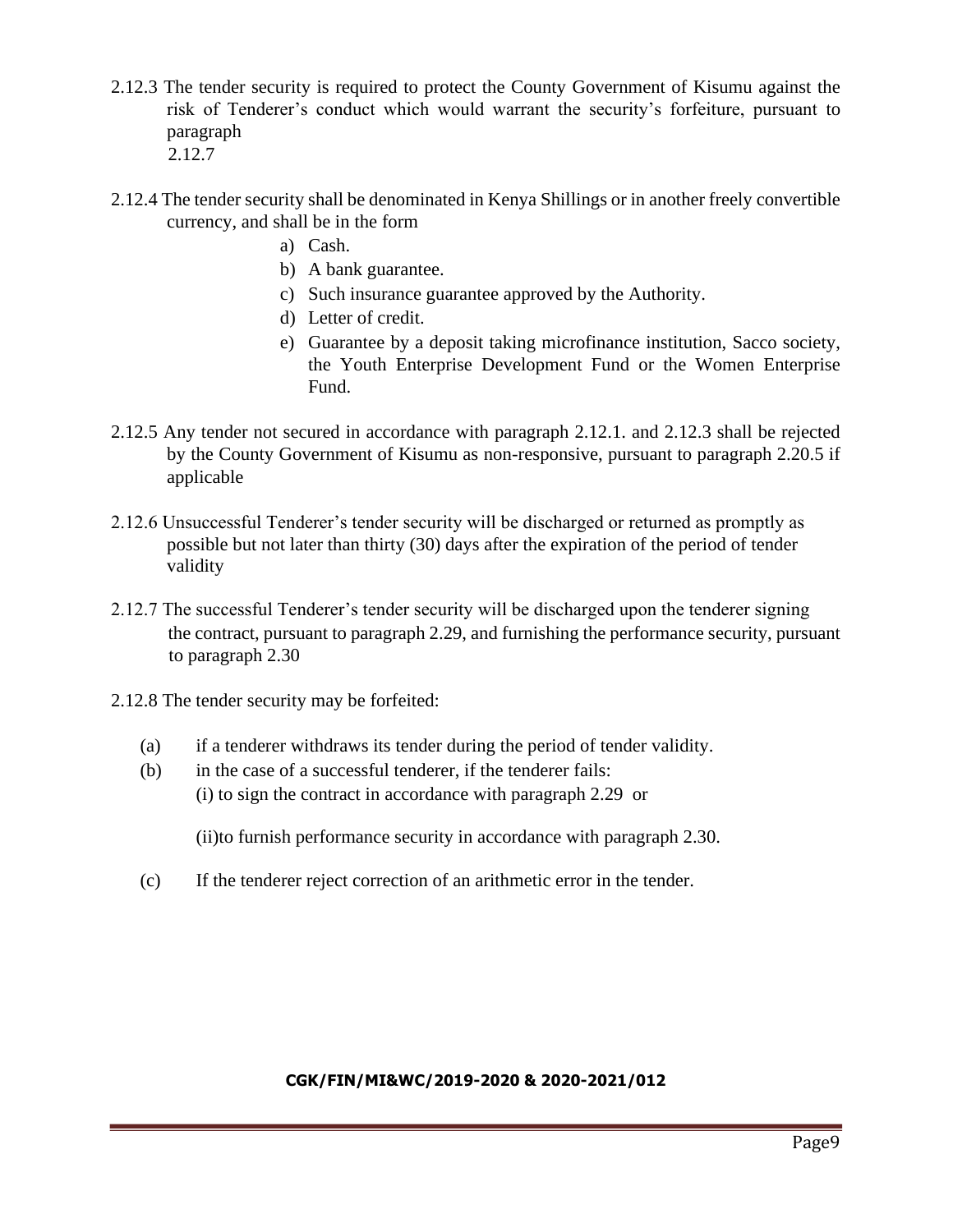# **2.13. Validity of Tenders**

- 2.13.1 Tenders shall remain valid for 90 days after date of tender opening pursuant to paragraph 2.18. A tender valid for a shorter period shall be rejected by the County Government of Kisumu as nonresponsive.
- 2.13.2 In exceptional circumstances, the County Government of Kisumu may solicit the Tenderer's consent to an extension of the period of validity. The request and the responses thereto shall be made in writing. The tender security provided under paragraph 2.12 shall also be suitably extended. A tenderer granting the request will not be required nor permitted to modify its tender.

#### **2.14. Format and Signing of Tenders**

- 2.14.1 The tenderer shall prepare an original
- 2.14.2 The original and all copies of the tender shall be typed or written in indelible ink and shall be signed by the tenderer or a person or persons duly authorized to bind the tenderer to the contract. All pages of the tender, except for un-amended printed literature, shall be initialed by the person or persons signing the tender.
- 2.14.3 The tender shall have no interlineations, erasures, or overwriting except as necessary to correct errors made by the tenderer, in which case such corrections shall be initialed by the person or persons signing the tender.

#### **2.15 Tenders shall be sealed and indicated with the subject line CGK/FIN/MI&WC/2019- 2020 & 2020-2021/012 PROVISION OF MEDICAL INSURANCE & WIBA COVER**

- 2.15.1 The tenderer shall seal the original and the copy of the tender in separate envelopes, duly marking the envelopes as "ORIGINAL TENDER" and "COPY OF TENDER". The envelopes shall then be sealed in an outer envelope.
- 2.15.2 The inner and outer envelopes shall:
	- (a) Be addressed to the County Government of Kisumu at the address given in the Invitation to Tender.
	- (b) Bear tender number and name in the invitation to tender and the words, "DO NOT OPEN BEFORE **Tuesday 3rd March 2020 at 10.00 am**
	- 2.15.3 The inner envelopes shall also indicate the name and address of the tenderer to enable the tender to be returned unopened in case it is declared "late".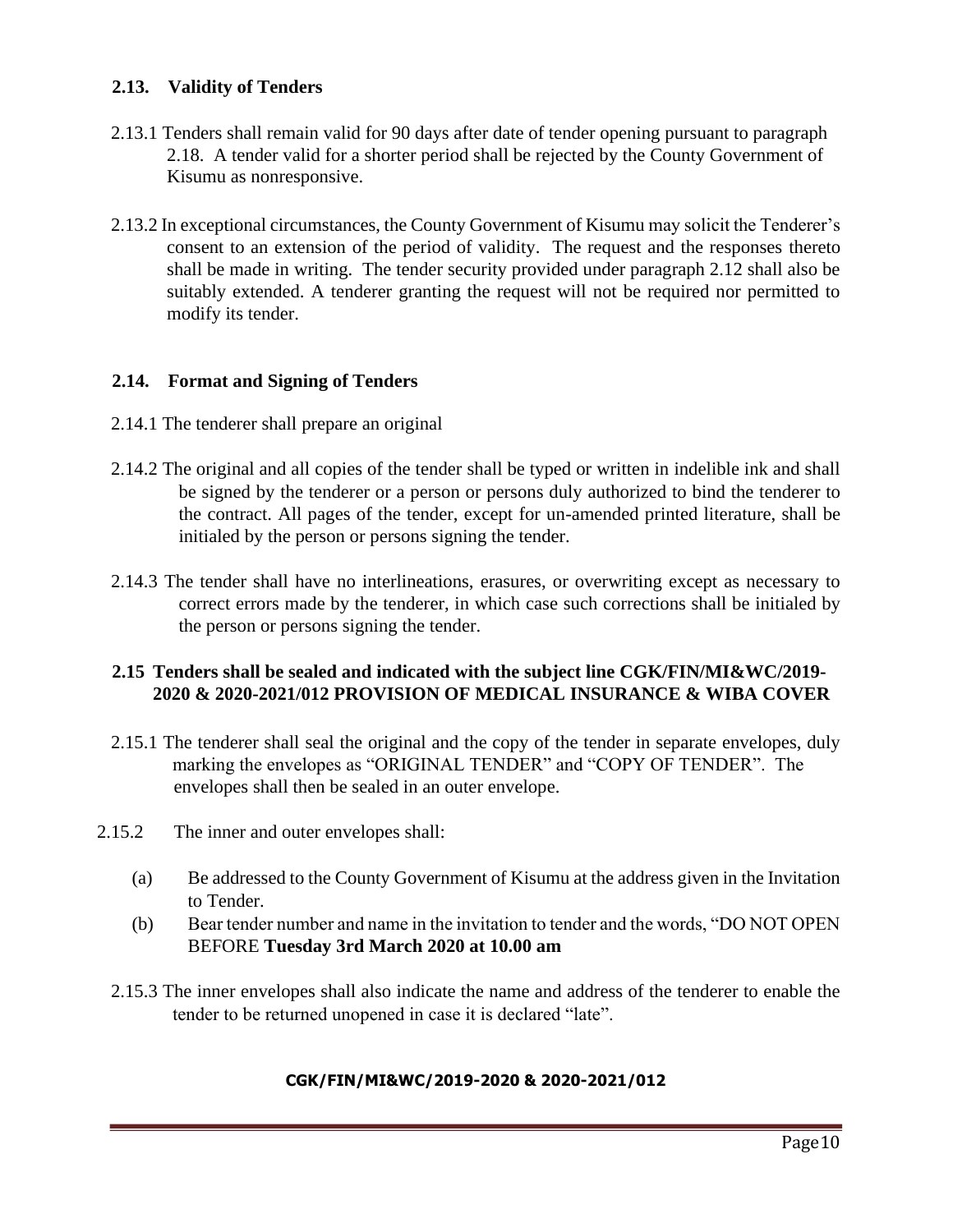2.15.4 If the outer envelope is not sealed and marked as required by paragraph 2.15.2, the County Government of Kisumu will assume no responsibility for the tender's misplacement or premature opening.

#### 2.16. **Deadline for Submission of Tenders**

Tenders must be received by the County Government of Kisumu at the address specified under paragraph 2.15.2 not later than Tuesday 3<sup>rd</sup> March, 2020, at 10am.

The County Government of Kisumu may, at its discretion, extend this deadline for the submission of tenders by amending the tender documents in accordance with paragraph 2.5.3 in which case all rights and obligations of the County Government of Kisumu and candidates previously subject to the deadline will thereafter be subject to the deadline as extended.

Bulky tenders shall be delivered to the procurement office on the  $2<sup>nd</sup>$  floor of the prosperity House (Huduma Center) with the subject line: -

# **CGK/FIN/MI&WC/2019-2020 & 2020-2021/012 PROVISION OF MEDICAL INSURANCE & WIBA COVERS**

# **2.17. Modification and Withdrawal of Tenders**

- 2.17.1 The tenderer may modify or withdraw its tender after the tender's submission, provided that written notice of the modification, including substitution or withdrawal of the tenders, is received by the County Government of Kisumu prior to the deadline prescribed for submission of tenders.
	- 2.17.2 The tenderer's modification or withdrawal notice shall be prepared, sealed, marked and dispatched in accordance with the provisions of paragraph 2.15. A withdrawal notice may also be sent by fax or email but followed by a signed confirmation copy, postmarked not later than the deadline for submission of tenders.
- 2.17.3 No tender may be modified after the deadline for submission of tenders.
	- 2.17.4 No tender may be withdrawn in the interval between the deadline for submission of tenders and the expiration of the period of tender validity. Withdrawal of a tender

during this interval may result in the Tenderer's forfeiture of its tender security, pursuant to paragraph 2.12.7.

#### **2.18. Opening of Tenders**

2.18.1 The County Government of Kisumu will open all tenders in the presence of tenderers' representatives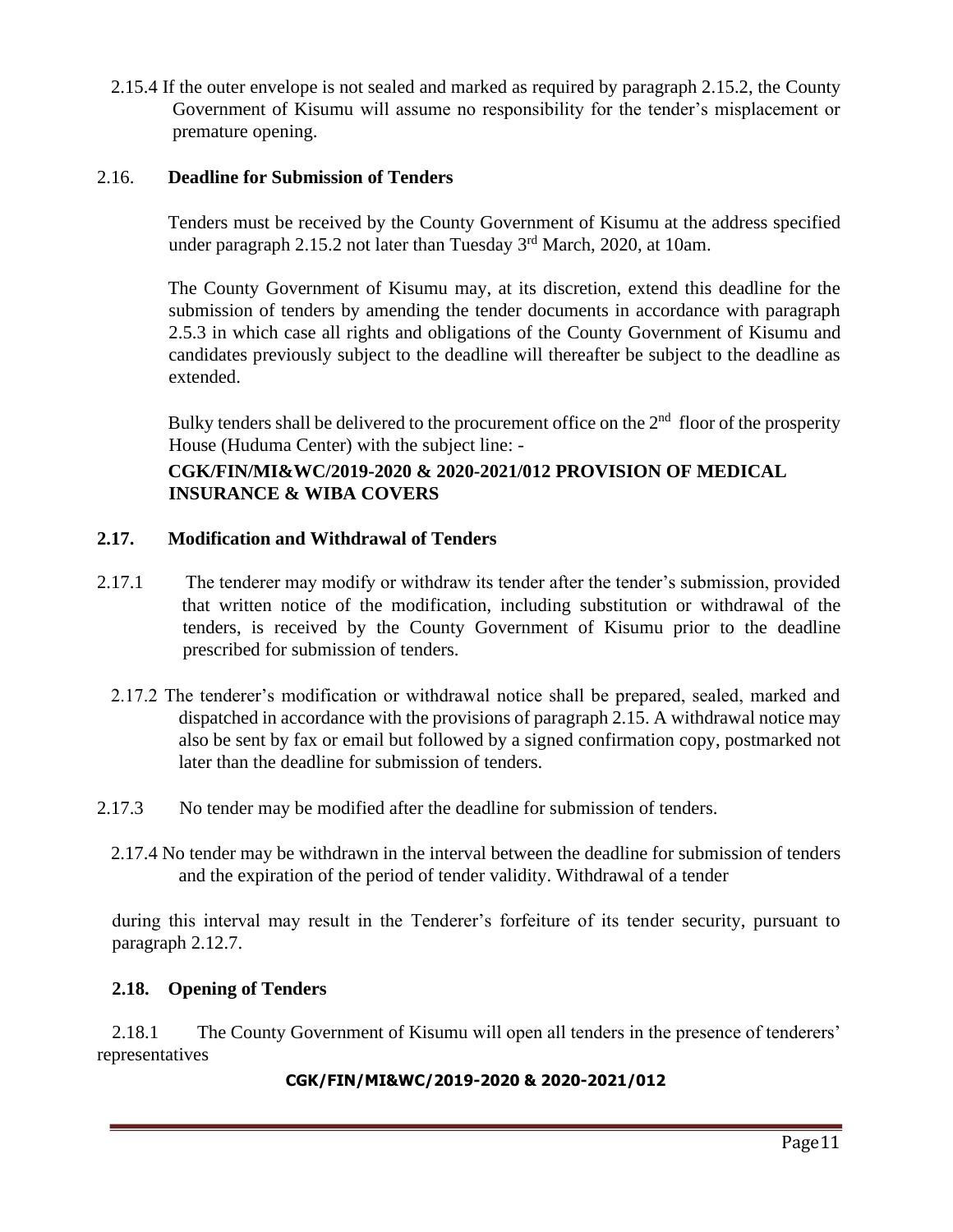who choose to attend, at **10.00 a.m.** and in the location specified in the invitation for tenders. The tenderers' representatives who are present shall sign a register evidencing their attendance.

- 2.18.2 The tenderers' names, tender modifications or withdrawals, tender prices, discounts, and the presence or absence of requisite tender security and such other details as the County Government of Kisumu, at its discretion, may consider appropriate, will be announced at the opening.
- 2.18.3 The County Government of Kisumu will prepare minutes of the tender opening, which will be submitted to tenderers that signed the tender opening register and will have made the request.

#### **2.19 Clarification of Tenders**

- 2.19.1 To assist in the examination, evaluation and comparison of tenders the County Government of Kisumu may, at its discretion, ask the tenderer for a clarification of its tender. The request for clarification and the response shall be in writing through emails, and no change in the prices or substance of the tender shall be sought, offered, or permitted.
- 2.19.2 Any effort by the tenderer to influence the County Government of Kisumu in the County Government of Kisumu 's tender evaluation, tender comparison or contract award decisions may result in the rejection of the tenderers' tender.

#### **2.20 Preliminary Examination and Responsiveness**

- 2.20.1 The County Government of Kisumu will examine the tenders to determine whether they are complete, whether any computational errors have been made, whether required sureties have been furnished, whether the documents have been properly signed, and whether the tenders are generally in order.
- 2.20.2 Arithmetical errors will not be rectified. If there is a discrepancy between words and figures, the amount in words will prevail.
- 2.20.3 The County Government of Kisumu may waive any minor informality or non-conformity or irregularity in a tender which does not constitute a material deviation provided such waiver does not prejudice or affect the relative ranking of any tenderer.
- 2.20.4 Prior to the detailed evaluation, pursuant to paragraph 2.20, the County Government of Kisumu will determine the substantial responsiveness of each tender to the tender documents. For purposes of these paragraphs, a substantially responsive tender is one which conforms to all the terms and conditions of the tender documents without material deviations the County Government of Kisumu 's determination of a tender's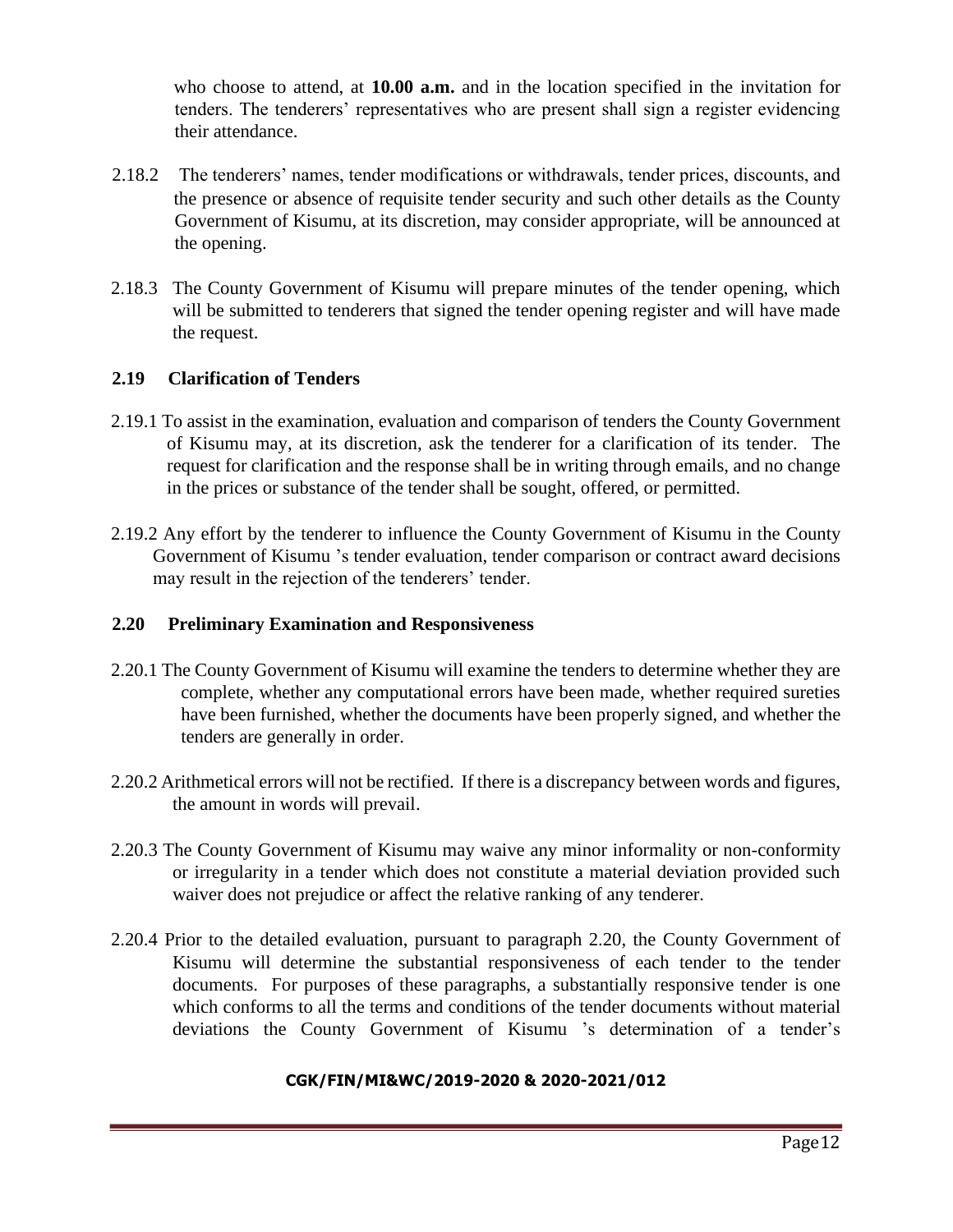responsiveness is to be based on the contents of the tender itself without recourse to extrinsic evidence.

2.20.5 If a tender is not substantially responsive, it will be rejected by the County Government of Kisumu and may not subsequently be made responsive by the tenderer by correction of the nonconformity.

#### **2.21. Conversion to single currency**

2.21.1 Where other currencies are used, the County Government of Kisumu will convert those currencies to Kenya Shillings using the selling exchange rate on the date of tender closing provided by the Central Bank of Kenya.

#### **2.22. Evaluation and Comparison of Tenders**

- 2.22.1 The County Government of Kisumu will evaluate and compare the tenders which have been determined to be substantially responsive, pursuant to paragraph 2.20
- 2.22.2 The County Government of Kisumu's evaluation of a tender will take into account, in addition to the tender price, the following factors, in the manner and to the extent indicated in paragraph 2.22.3.
	- (a) Operational plan proposed in the tender;
	- (b) Deviations in payment schedule from that specified in the Special Conditions of **Contract**
- 2.22.3 Pursuant to paragraph 2.22.2., the following evaluation methods will be applied.
	- (a) Operational Plan
	- (i) The County Government of Kisumu requires that the services under the Invitation for Tenders shall be performed at the time specified in the Schedule of Requirements. Tenders offering to perform longer than the County Government of Kisumu 's required delivery time will be treated as non-responsive and rejected.
	- (b) Deviation in payment schedule
	- (i) Tenderers shall state their tender price for the payment on schedule outlined in the special conditions of contract. Tenders will be evaluated on the basis of this base price. Tenderers are, however, permitted to state an alternative payment schedule and indicate the reduction in tender price they wish to offer for such alternative payment schedule. The Procuring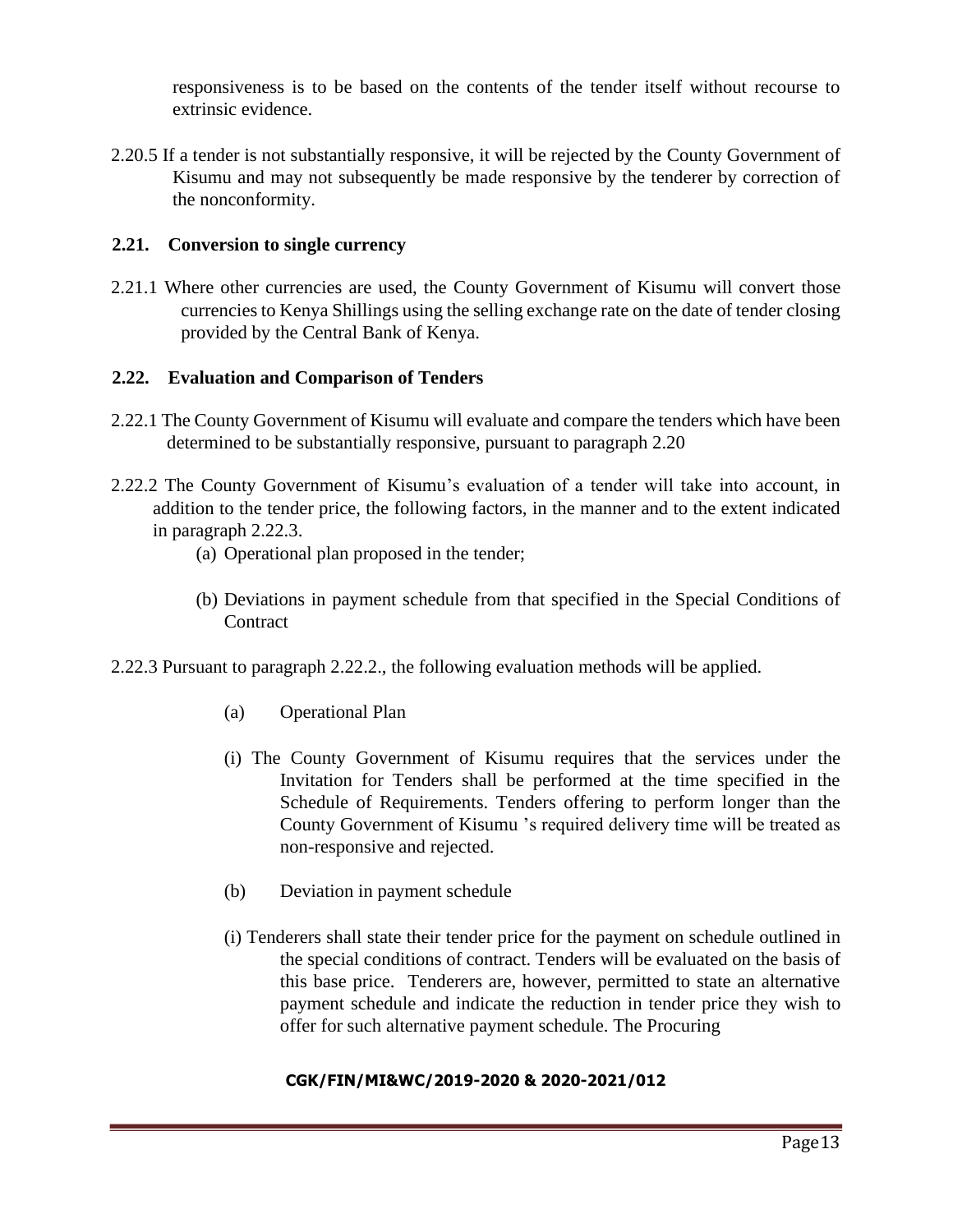entity may consider the alternative payment schedule offered by the selected tenderer.

2.22.4 The tender evaluation committee shall evaluate the tender within 30 days from the date of opening the tender.

### **2.23.Contacting the County Government of Kisumu**

- 2.23.1 Subject to paragraph 2.19 no tenderer shall contact the County Government of Kisumu on any matter relating to its tender, from the time of the tender opening to the time the contract is awarded.
- 2.23.2 Any effort by a tenderer to influence the County Government of Kisumu in its decisions on tender evaluation, tender comparison, or contract award may result in the rejection of the Tenderers' tender.

#### **2.24 Post-qualification**

- 2.24.1 The County Government of Kisumu will verify and determine to its satisfaction whether the tenderer that is selected as having submitted the most responsive lowest evaluated responsive tender is qualified to perform the contract satisfactorily.
- 2.24.2 The determination will take into account the tenderer financial and technical capabilities. It will be based upon an examination of the documentary evidence of the tenderers qualifications submitted by the tenderer, pursuant to paragraph 2.11.2, as well as such other information as the County Government of Kisumu deems necessary and appropriate.
- 2.24.3 An affirmative determination will be a prerequisite for award of the contract to the tenderer. A negative determination will result in rejection of the Tenderer's tender, in which event the County Government of Kisumu will proceed to the next most responsive lowest evaluated tender to make a similar determination of that Tenderer's capabilities to perform satisfactorily.

#### **2.25 Award Criteria**

- 2.25.1 Subject to paragraph 2.29 the County Government of Kisumu will award the contract to the successful tenderer whose tender has been determined to be substantially responsive and has been determined to be the lowest evaluated tender, provided further that the tenderer is determined to be qualified to perform the contract satisfactorily.
- 2.25.2 To qualify for contract awards, the tenderer shall have the following:
	- (a) Necessary qualifications, capability experience, services, equipment and facilities to provide what is being procured.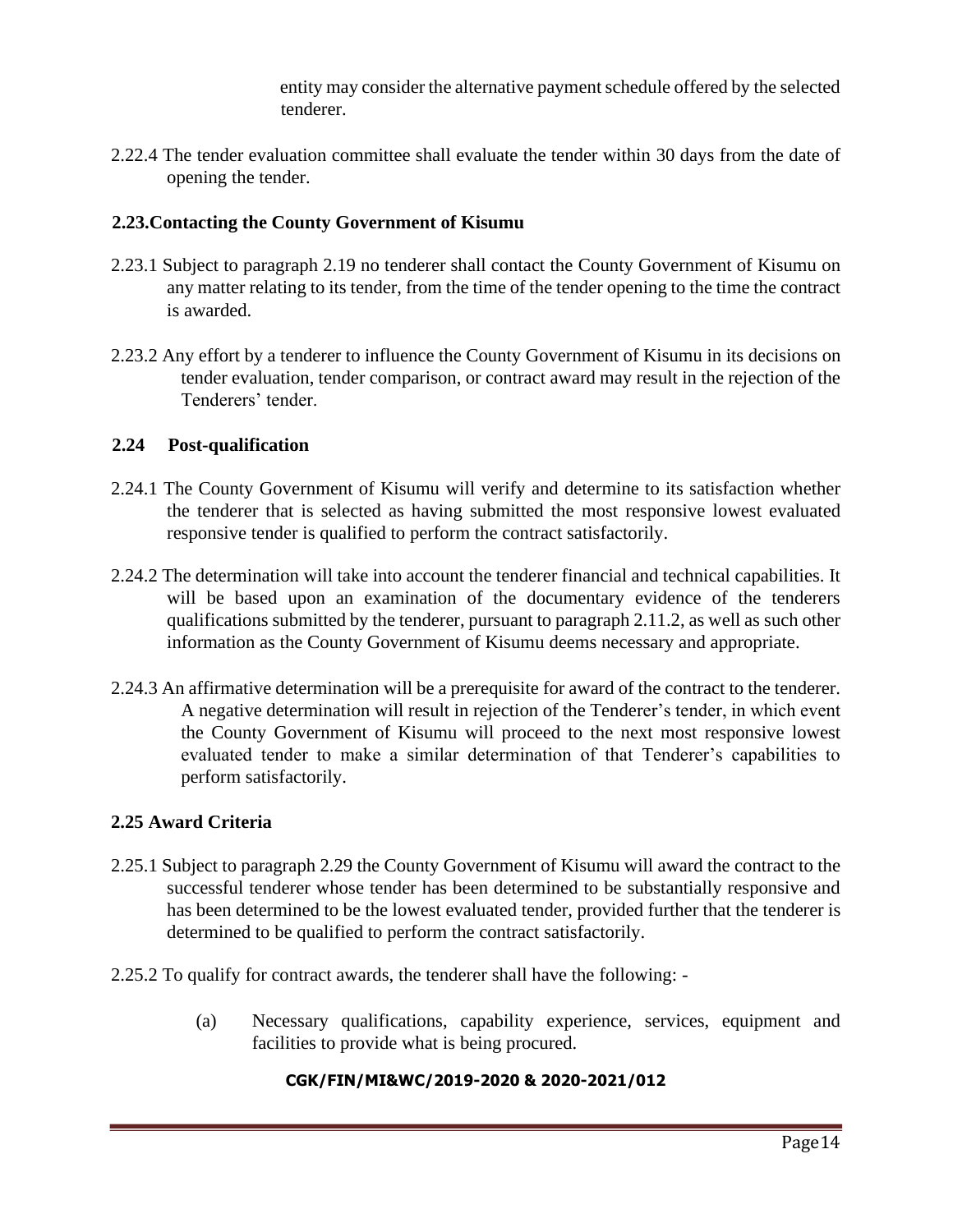- (b) Legal capacity to enter into a contract for procurement
- (c) Shall not be insolvent, in receivership, bankrupt or in the process of being wound up and is not the subject of legal proceedings relating to the foregoing.
- (d) Shall not be debarred from participating in public procurement.

### **2.26.County Government of Kisumu 's Right to accept or Reject any or all Tenders**

2.26.1 The County Government of Kisumu reserves the right to accept or reject any tender, and to annul the tendering process and reject all tenders at any time prior to contract award, without thereby incurring any liability to the affected tenderer or tenderers or any obligation to inform the affected tenderer or tenderers of the grounds for the County Government of Kisumu 's action.

If the County Government of Kisumu determines that none of the tenders is responsive, the County Government of Kisumu shall notify each tenderer who submitted a tender.

- 2.26.2 The County Government of Kisumu shall give prompt notice of the termination to the tenderers and on request give its reasons for termination within 14 days of receiving the request from any tenderer.
- 2.26.3 A tenderer who gives false information in the tender document about his qualification or who refuses to enter into a contract after notification of contract award shall be considered for debarment from participating in future public procurement.

#### **2.27 Notification of Award**

- 2.27.1 Prior to the expiration of the period of tender validity, the County Government of Kisumu will notify the successful tenderer in writing/email that its tender has been accepted.
- 2.27.2 The notification of award will signify the formation of the contract subject to the signing of the contract between the tenderer and the County Government of Kisumu pursuant to clause 2.9. Simultaneously the other tenderers shall be notified that their tenders were not successful.
- 2.27.3Upon the successful Tenderer's furnishing of the performance security where applicable pursuant to paragraph 2.29 the County Government of Kisumu will promptly notify each unsuccessful Tenderer and will discharge its tender security, pursuant to paragraph 2.12

#### **2.28 Signing of Contract**

2.28.1 At the same time as the County Government of Kisumu notifies the successful tenderer that its tender has been accepted, the County Government of Kisumu will simultaneously inform the other tenderers that their tenders have not been successful.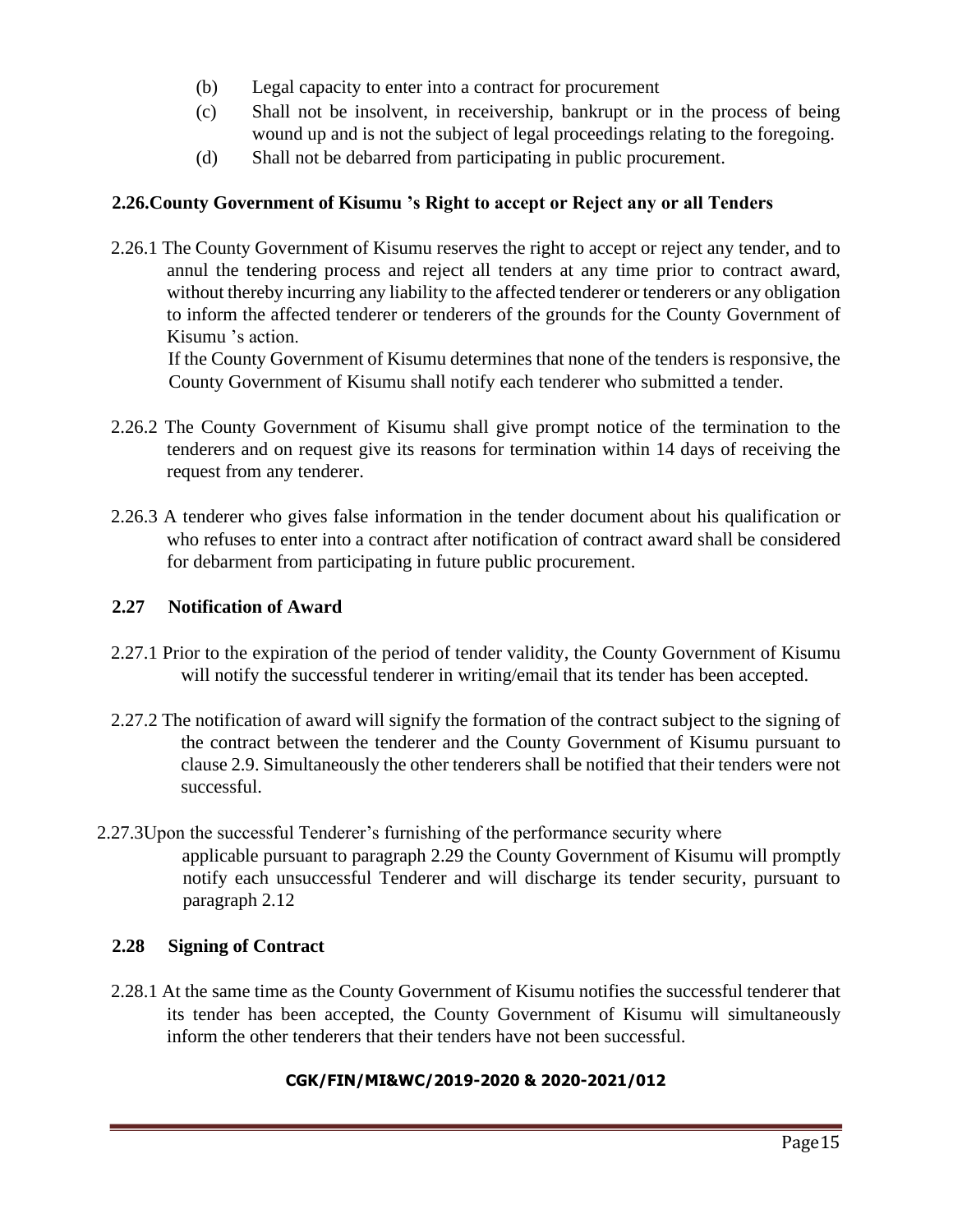- 2.28.2 The successful tenderer shall sign and date the contract with the County Government of Kisumu.
- 2.28.3 The contract will be definitive upon its signature by the two parties.
- 2.28.4 The parties to the contract shall have it signed immediately the notification of contract award is issued.

### **2.29 Performance Security**

- 2.29.1 The successful tenderer shall furnish the performance security in accordance with the Conditions of Contract, in a form acceptable to the County Government of Kisumu.
- 2.29.2 Failure by the successful tenderer to comply with the requirement of paragraph 2.29 or paragraph 2.30.1 shall constitute sufficient grounds for the annulment of the award and forfeiture of the tender security, in which event the County Government of Kisumu may make the award to the next lowest evaluated tender or call for new tenders.

# **2.30 Corrupt or Fraudulent Practices**

- 2.30.1 The County Government of Kisumu requires that tenderers observe the highest standard of ethics during the procurement process and execution of contracts. A tenderer shall sign a declaration that he has not and will not be involved in corrupt or fraudulent practices.
- 2.30.2 The County Government of Kisumu will reject a proposal for award if it determines that the tenderer recommended for award has engaged in corrupt or fraudulent practices in competing for the contract in question
- 2.30.3 Further a tenderer who is found to have indulged in corrupt or fraudulent practices risks being debarred from participating in public Procurement in Kenya.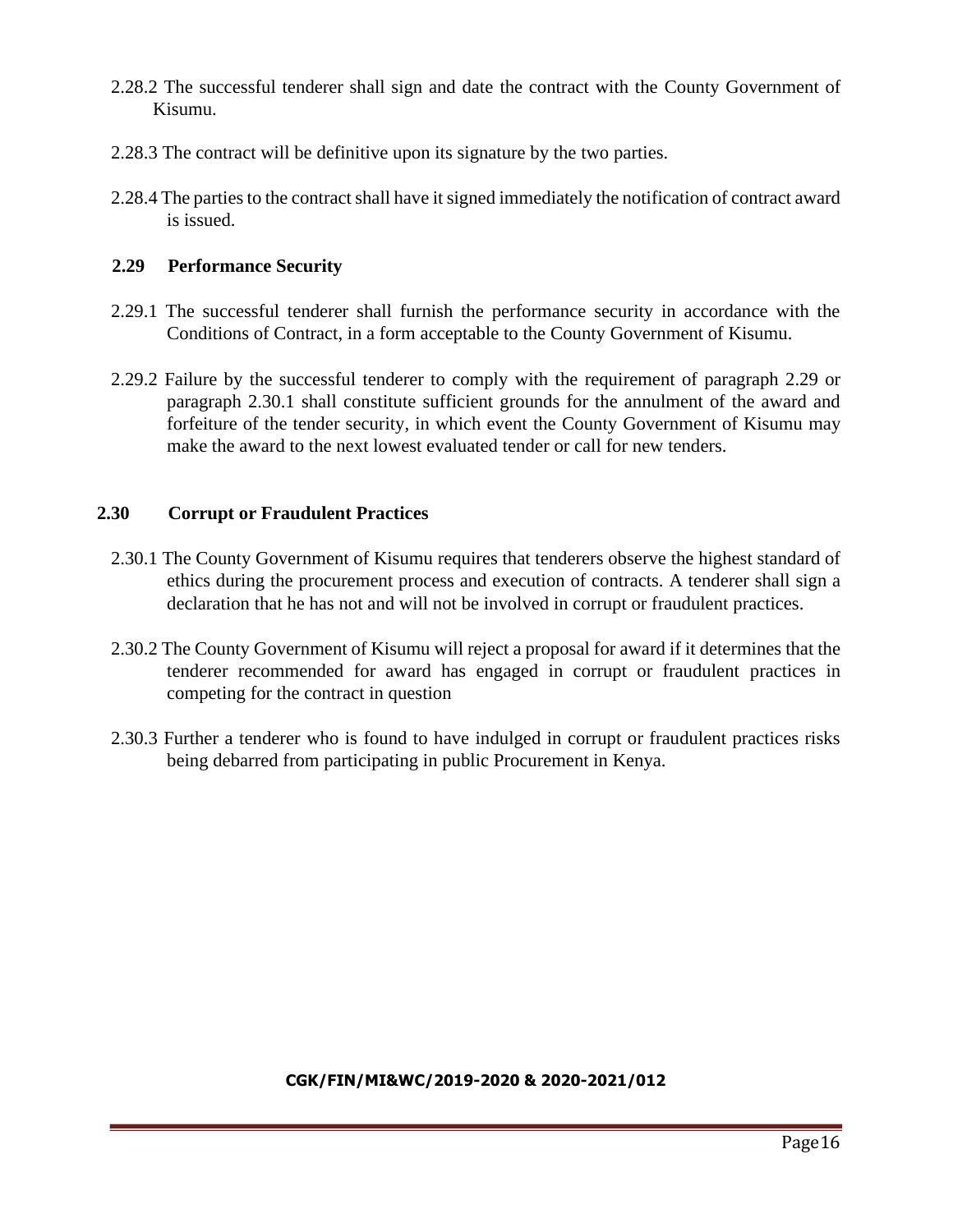# <span id="page-16-0"></span>**SECTION III - GENERAL CONDITIONS OF CONTRACT**

Table of Clauses

|      |                                           | Page |
|------|-------------------------------------------|------|
| 3.1  |                                           | 16   |
| 3.2  |                                           | 16   |
| 3.3  |                                           | 16   |
| 3.4  | Use of Contract Documents and Information | 16   |
| 3.5  |                                           | 17   |
| 3.6  |                                           | 17   |
| 3.7  |                                           | 17   |
| 3.8  |                                           | 17   |
| 3.9  |                                           | 18   |
| 3.10 |                                           | 18   |
| 3.11 |                                           | 18   |
| 3.12 |                                           | 18   |
| 3.13 |                                           | 19   |
| 3.14 |                                           | 19   |
| 3.15 |                                           | 19   |
| 3.16 |                                           | 19   |
| 3.17 |                                           | 19   |
| 3.18 |                                           | 19   |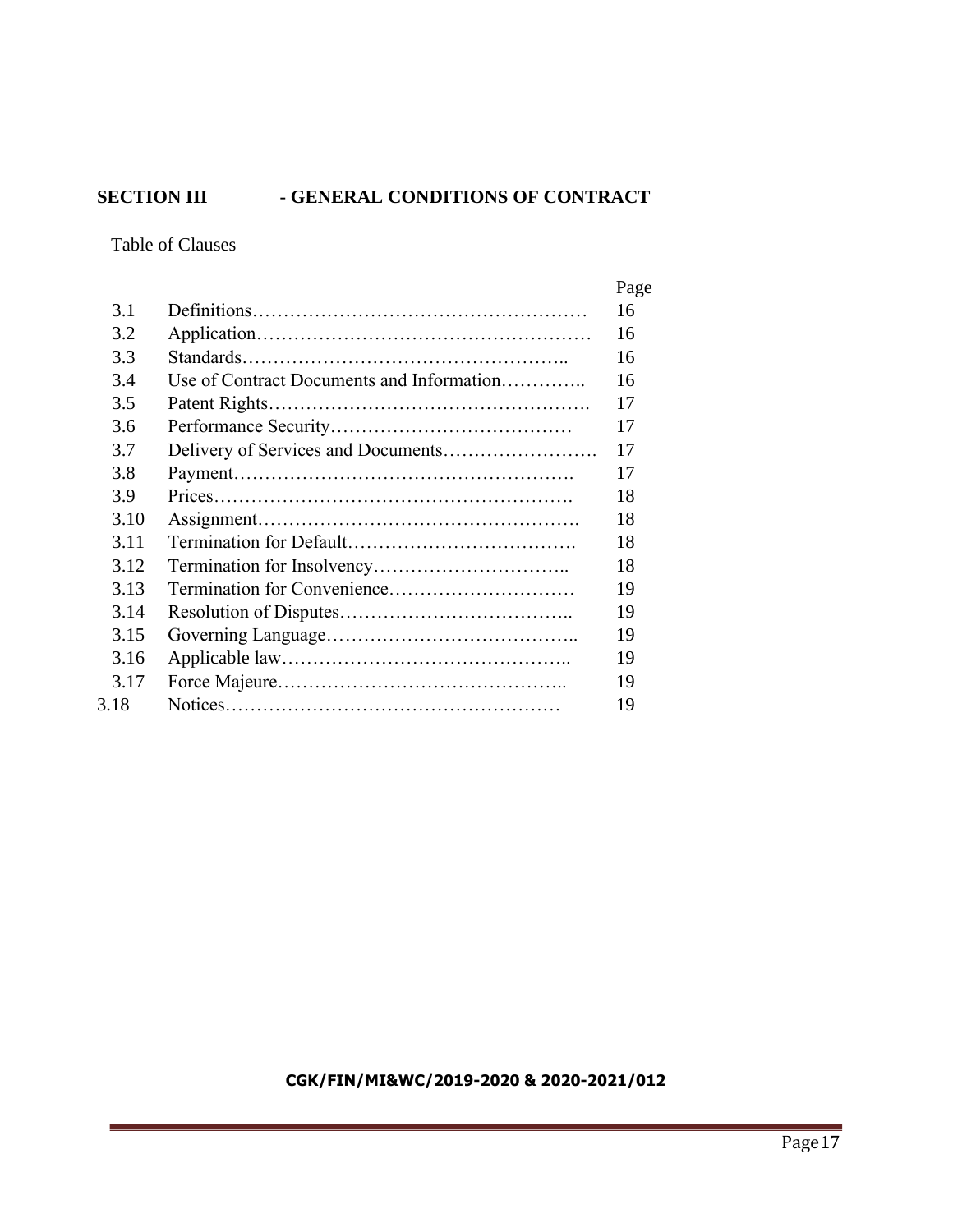### **3.1. Definitions**

- 3.1.1 In this Contract, the following terms shall be interpreted as indicated:
	- (a) "The Contract" means the agreement entered into between the County Government of Kisumu and the tenderer, as recorded in the Contract Form signed by the parties, including all attachments and appendices thereto and all documents incorporated by reference therein.
	- (b) "The Contract Price" means the price payable to the tenderer under the Contract for the full and proper performance of its contractual obligations
	- (c) "The Services" means services to be provided by the tenderer including any documents, which the tenderer is required to provide to the County Government of Kisumu under the Contract.
	- (d) "The County Government of Kisumu" means the organization procuring the services under this Contract
	- (e) "The Contractor" means the organization or firm providing the services under this Contract.
	- (f) "GCC" means the General Conditions of Contract contained in this section.
	- (g) "SCC" means the Special Conditions of Contract
	- (h) "Day" means calendar day

#### **3.2. Application**

3.2.1 These General Conditions shall apply to the extent that they are not superseded by provisions of other part of the contract

#### 3.3. **Standards**

3.3.1 The services provided under this Contract shall conform to the standards mentioned in the schedule of requirements.

#### **3.4. Use of Contract Documents and Information**

3.4.1 The Contractor shall not, without the County Government of Kisumu 's prior written consent, disclose the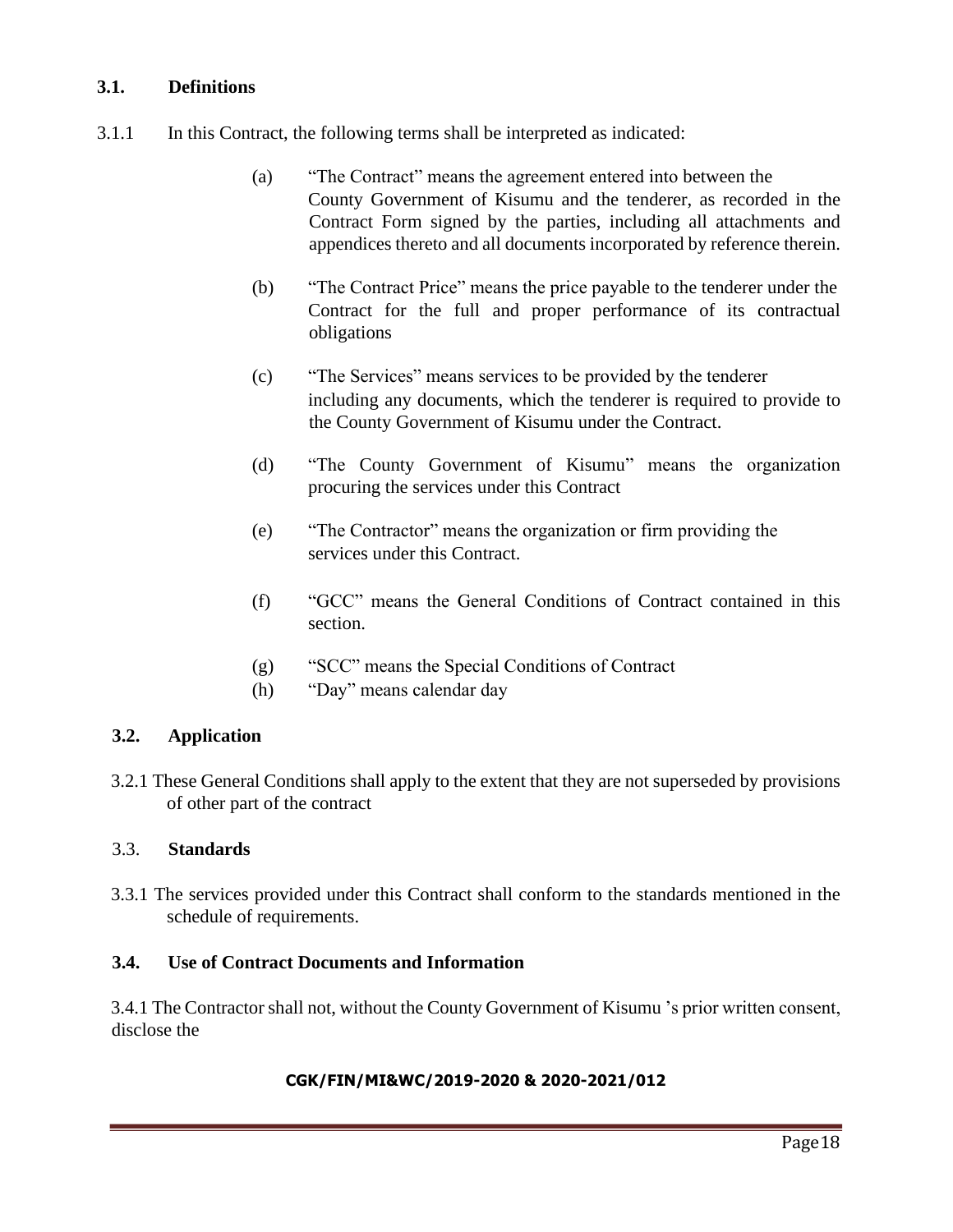Contract, or any provision thereof, or any specification, plan, drawing, pattern, sample, or information furnished by or on behalf of the County Government of Kisumu in connection therewith, to any person other than a person employed by the contractor in the performance of the Contract.

- 3.4.2 The Contractor shall not, without the County Government of Kisumu 's prior written consent, make use of any document or information enumerated in paragraph 2.4.1 above.
- 3.4.3 Any document, other than the Contract itself, enumerated in paragraph 2.4.1 shall remain the property of the County Government of Kisumu and shall be returned (all copies) to the County Government of Kisumu on completion of the contract's or performance under the Contract if so required by the County Government of Kisumu.

# **3.5. Patent Rights**

3.5.1 The Contractor shall indemnify the County Government of Kisumu against all third-party claims of infringement of patent, trademark, or industrial design rights arising from use of the services under the contract or any part thereof.

#### **3.6 Performance Security**

- 3.6.1 Within twenty-eight (28) days of receipt of the notification of Contract award, the successful tenderer shall furnish to the County Government of Kisumu the performance security where applicable in the amount specified in SCC
- 3.6.2 The proceeds of the performance security shall be payable to the County Government of Kisumu as compensation for any loss resulting from the Tenderer's failure to complete its obligations under the Contract.
- 3.6.3 The performance security shall be denominated in the currency of the Contract, or in a freely convertible currency acceptable to the County Government of Kisumu and shall be in the form of:
	- a) Cash.
	- b) A bank guarantee.
	- c) Such insurance guarantee approved by the Authority.
	- d) Letter of credit.
- 3.6.4 The performance security will be discharged by the County Government of Kisumu and returned to the Candidate not later than thirty (30) days following the date of completion of the Contractor's performance of obligations under the Contract, including any warranty obligations, under the Contract.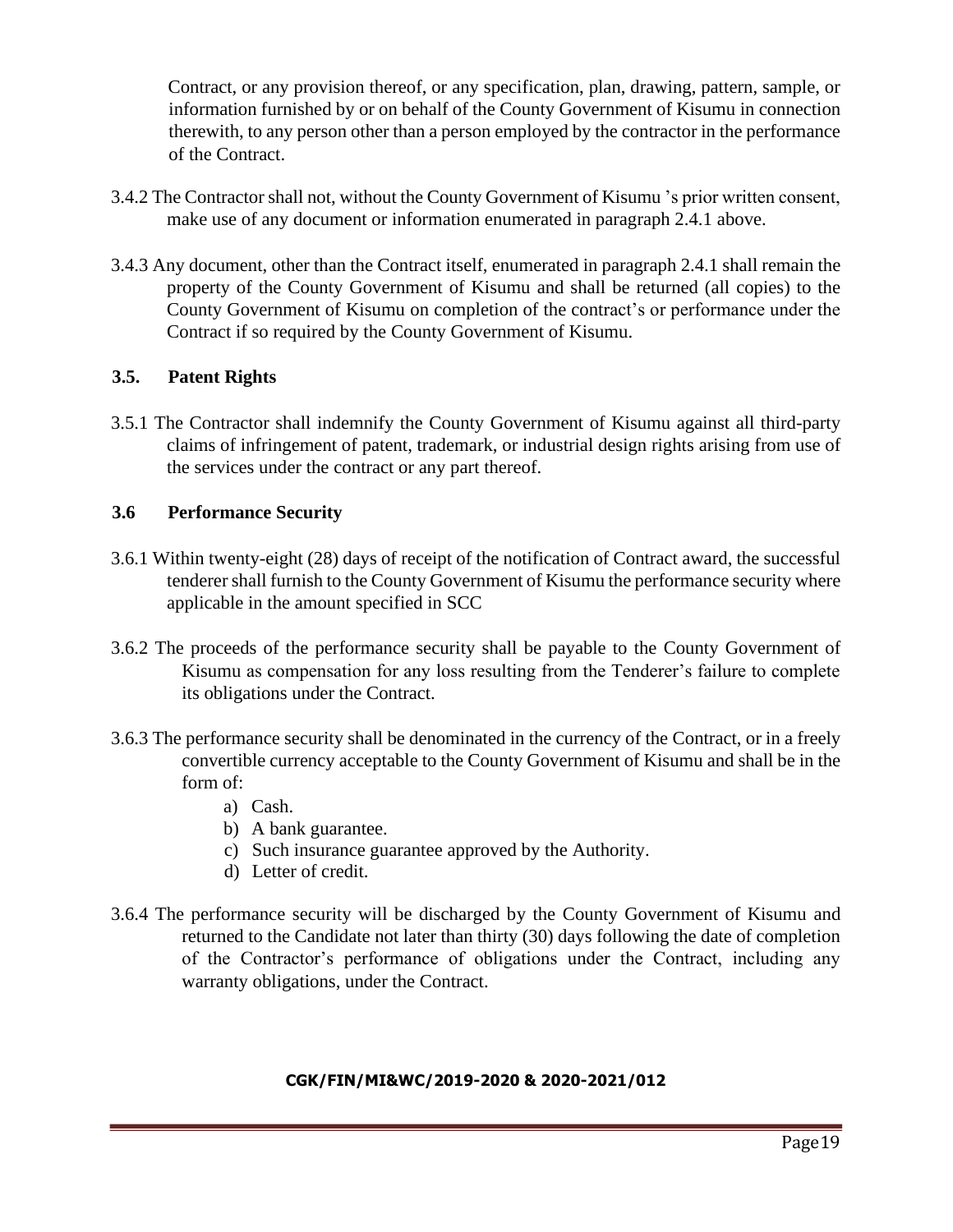### **3.7. Delivery of services and Documents**

3.7.1 Delivery of the services shall be made by the Contractor in accordance with the terms specified by the County Government of Kisumu in the schedule of requirements and the special conditions of contract

### **3.8. Payment**

- 3.81. The method and conditions of payment to be made to the contractor under this Contract shall be specified in SCC
- 3.82. Payment shall be made promptly by the County Government of Kisumu, but in no case later than sixty (60) days after submission of an invoice or claim by the contractor.

#### **3.9. Prices**

- 3.9.1 Prices charged by the contractor for Services performed under the Contract shall not, with the exception of any price adjustments authorized in SCC vary from the prices quoted by the tenderer in its tender or in the County Government of Kisumu 's request for tender validity extension the case may be. No variation in or modification to the terms of the contract shall be made except by written amendments signed by the parties.
- 3.9.2 Contract price variations shall not be allowed for contracts not exceeding one year (12 months)
- 3.9.3 Where contract price variation is allowed the variation shall not exceed 10% of the original contract price
- 3.9.4 Price variation requests shall be processed by the County Government of Kisumu within 30 days of receiving the request.

#### **3.10. Assignment**

3.10.1 The Contractor shall not assign, in whole or in part, its obligations to perform under this Contract, except with the County Government of Kisumu 's prior written consent.

#### **3.11. Termination for Default**

- 3.11.1The County Government of Kisumu may, without prejudice to any other remedy for breach of Contract, by written notice of default sent to the Contractor terminate this Contract in whole or in part:
	- (a) If the Contractor fails to provide any or all of the services within the period(s) specified in the Contract, or within any extension thereof granted by the County Government of Kisumu.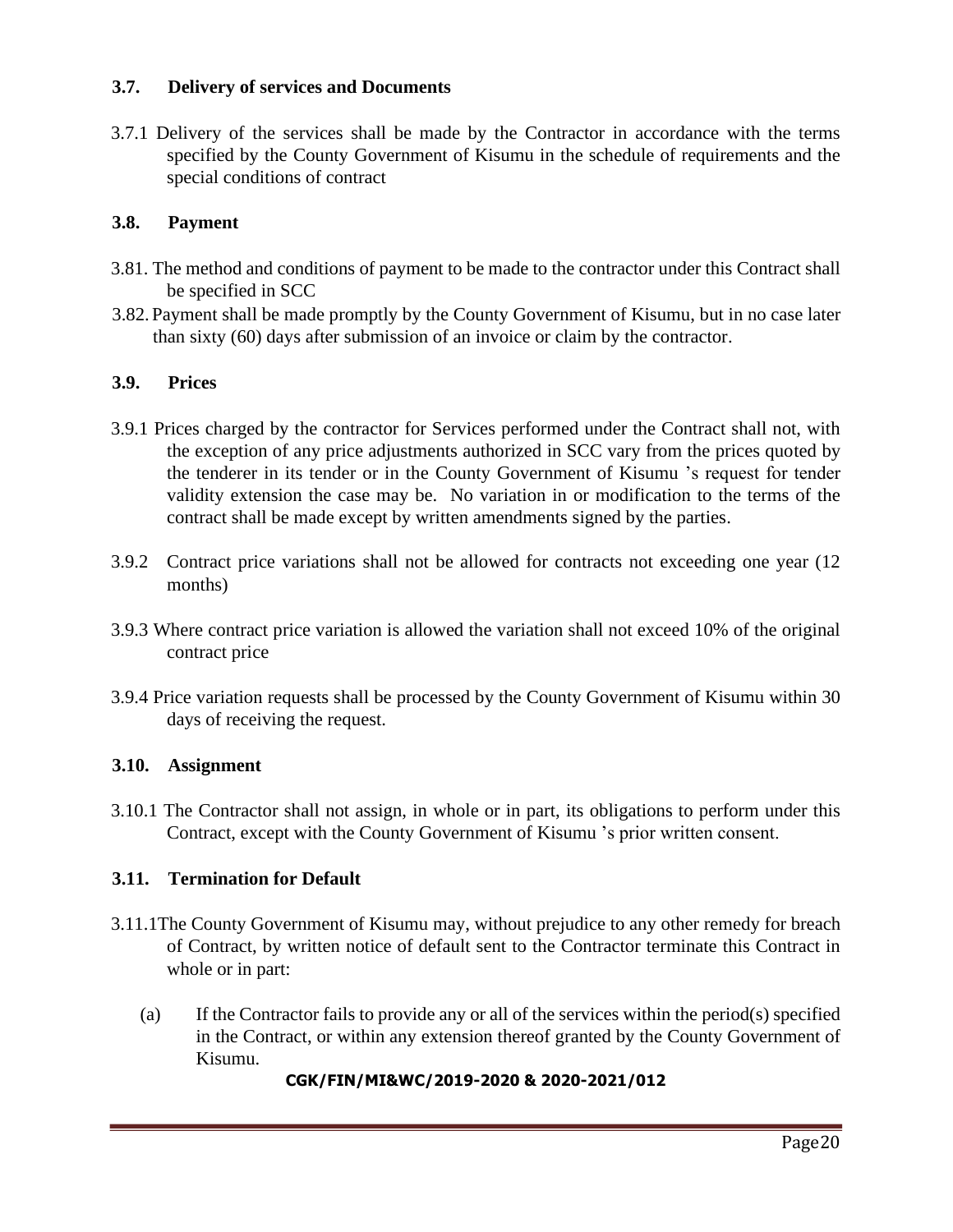- (b) If the Contractor fails to perform any other obligation(s) under the Contract
- (c) If the Contract in the judgment of the County Government of Kisumu has engaged in corrupt or fraudulent practices in competing for or in executing the contract
- 3.11.2 In the event the County Government of Kisumu terminates the contract in whole or in part, it may procure, upon such terms and in such manner as it deems appropriate, services similar to those un-delivered and the Contractor shall be liable to the County Government of Kisumu for any excess costs for such similar services. However, the contractor shall continue performance of the contract to extent not terminated.

#### **3.12. Termination for Insolvency**

3.12.1 The County Government of Kisumu may at any time terminate the contract by giving written notice to the Contractor if the contractor becomes bankrupt or otherwise insolvent. In this event, termination will be without compensation to the contractor, provided that such termination will not prejudice or affect any right of action or remedy, which has accrued or will accrue thereafter to the County Government of Kisumu.

#### **3.13. Termination for Convenience**

- 3.13.1 The County Government of Kisumu by written notice sent to the contractor may terminate the contract in whole or in part, at any time for its convenience. The notice of termination shall specify that the termination is for the procuring entities convenience, the extent to which performance of the contractor of the contract is terminated and the date on which such termination becomes effective.
- 3.13.2 For the remaining part of the contract after termination the County Government of Kisumu may elect to cancel the services and pay to the contractor an agreed amount for partially completed services.

#### **3.14 Resolution of Disputes**

- 3.14.1 The County Government of Kisumu and the service provider shall make every effort to resolve amicably by direct informal negotiations and disagreement or disputes arising between them under or in connection with the contract
- 3.14.2 If after thirty (30) days from the commencement of such informal negotiations both parties have been unable to resolve amicably a contract dispute either party may

require that the dispute be referred for resolution to the formal mechanisms specified in the SCC.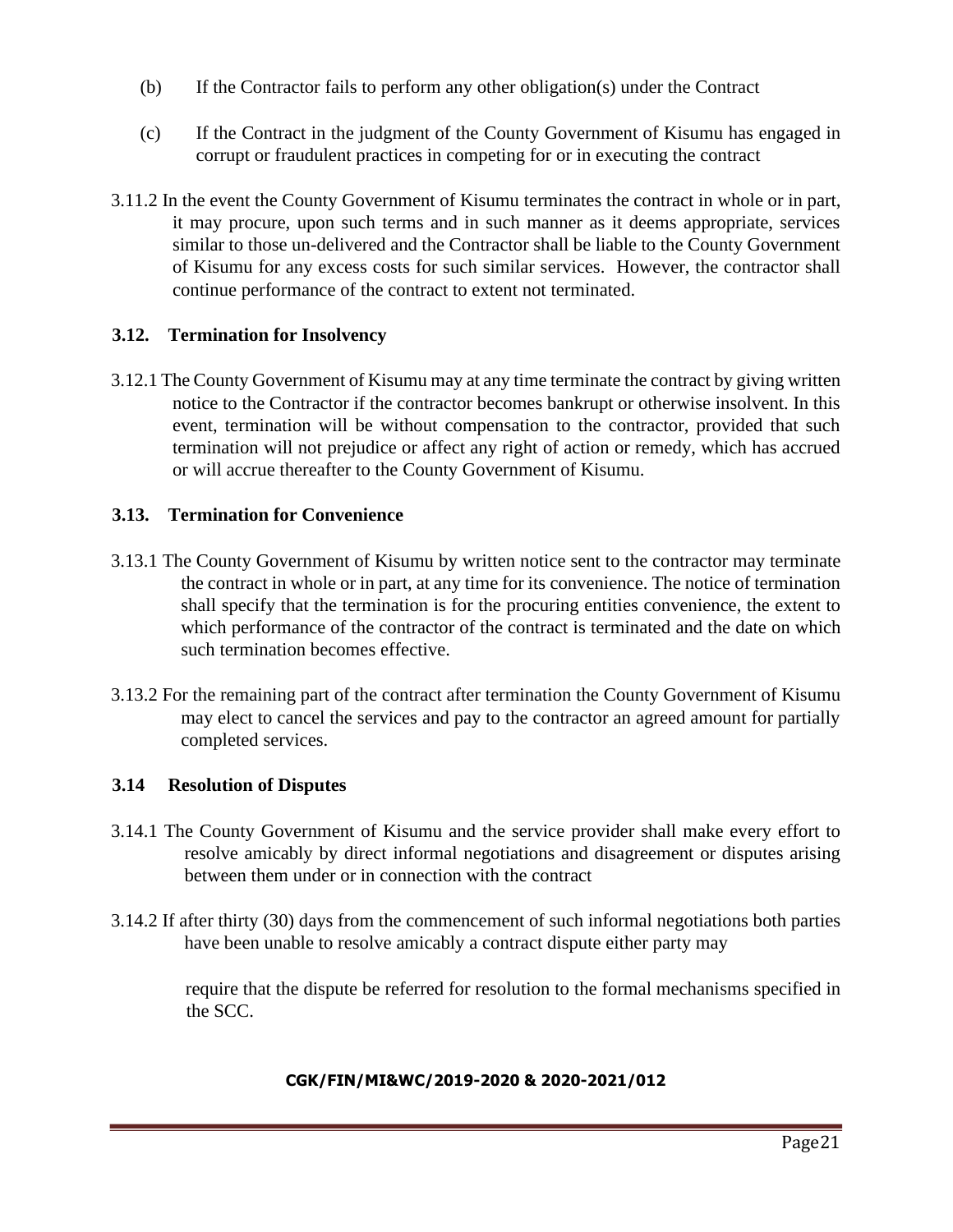### **3.15. Governing Language**

3.15.1. The contract shall be written in the English language. All correspondence and other documents pertaining to the contract, which are exchanged by the parties, shall be written in the same language.

#### **3.16. Applicable Law**

3.16.1 The contract shall be interpreted in accordance with the laws of Kenya unless otherwise expressly specified in the SCC.

#### **3.17 Force Majeure**

3.17.1 The Contractor shall not be liable for forfeiture of its performance security, or termination for default if and to the extent that it's delay in performance or other failure to perform its obligations under the Contract is the result of an event of Force Majeure.

#### **3.18 Notices**

- 3.18.1 Any notices given by one party to the other pursuant to this contract shall be sent to the other party by post or by Fax or Email and confirmed in writing to the other party's address specified in the SCC.
- 3.18.2 A notice shall be effective when delivered or on the notices effective date, whichever is later.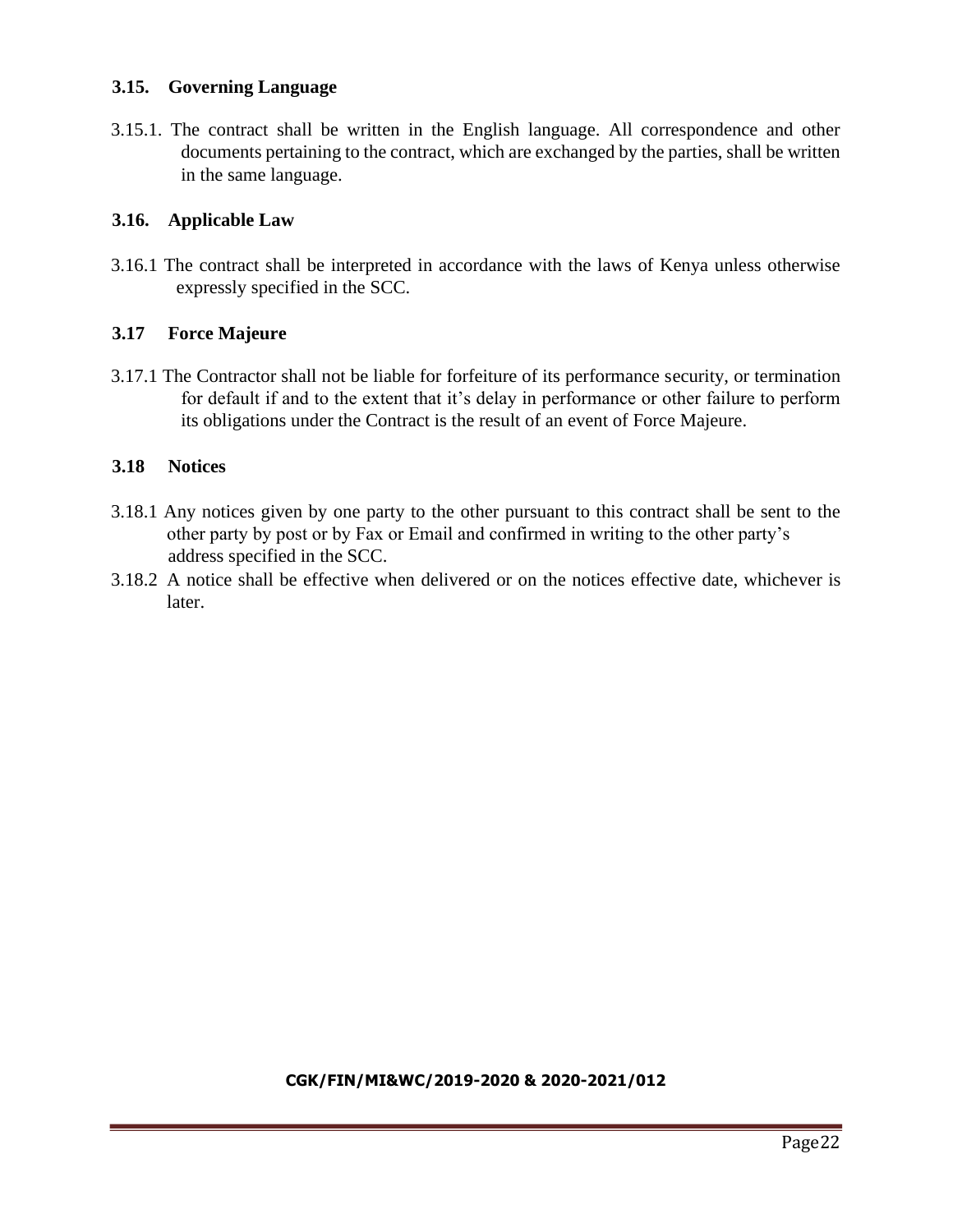# **Appendix to Instructions to Tenderers**

The following information shall complement, supplement, or amend, the provisions on the instructions to tenderers. Wherever there is a conflict between the provisions of the instructions to tenderers and the provisions of the appendix, the provisions of the appendix herein shall prevail over those of the instructions to tenderers.

| <b>Instruction</b><br>to tender<br>reference | Particulars of Appendix to instructions to tenderers                                                                        |
|----------------------------------------------|-----------------------------------------------------------------------------------------------------------------------------|
| 2.1                                          | Indicate eligible tenderers: Open (insurance firms approved by Public<br><b>Procurement and Regulatory Authority (PPRA)</b> |
| 2.1.3.                                       | Qualification Information statement: This shall not be required                                                             |
| 2.2.2.                                       | No fee to be charged for tender documents downloaded.                                                                       |
| 2.11                                         | Particulars of eligibility and qualifications documents of evidence required.<br>Copies of:-                                |
|                                              | $\mathbf{i}$<br>Certificate of Registration under the companies Act (CAP 486)                                               |

|           | ii)<br>Certificate of valid tax compliance<br>iii)<br>Current approved authorization, registration, licenses and<br>statutory requirements where applicable.<br><b>Current Business License</b><br>iv)<br><b>Properly filled Confidential Business Questionnaire</b><br>${\bf v})$ |  |  |  |  |  |  |
|-----------|------------------------------------------------------------------------------------------------------------------------------------------------------------------------------------------------------------------------------------------------------------------------------------|--|--|--|--|--|--|
| 2.12.1    | Particulars of tender security: - If Applicable.<br>2.0% of the bid amount valid for a period of 90 days from the date of<br>submission of the tender document.                                                                                                                    |  |  |  |  |  |  |
| 2.12.4    | Form of Tender Security. If Applicable<br>The Tender Security shall be in the form of Bank Guarantee from a<br>reputable bank or a Guarantee from an Insurance Company approved<br>by the Public Procurement Regulatory Authority (PPRA).                                          |  |  |  |  |  |  |
| 2.13      | Validity of Tenders: Tenders shall remain valid for 90 days after date of<br><b>Tender Opening</b>                                                                                                                                                                                 |  |  |  |  |  |  |
| 2.15.2(b) | State day, date and time of tender closing: Tuesday<br>, 3rd March, 2020, 10.00 A.M.                                                                                                                                                                                               |  |  |  |  |  |  |
| 2.16.1    | Deadline for submission of Tenders – Wednesday, 3rd March, 2020,<br>10.00A.M.                                                                                                                                                                                                      |  |  |  |  |  |  |
| 2.16.2    | All Documents shall be delivered to the tender box on the $2nd$ Floor                                                                                                                                                                                                              |  |  |  |  |  |  |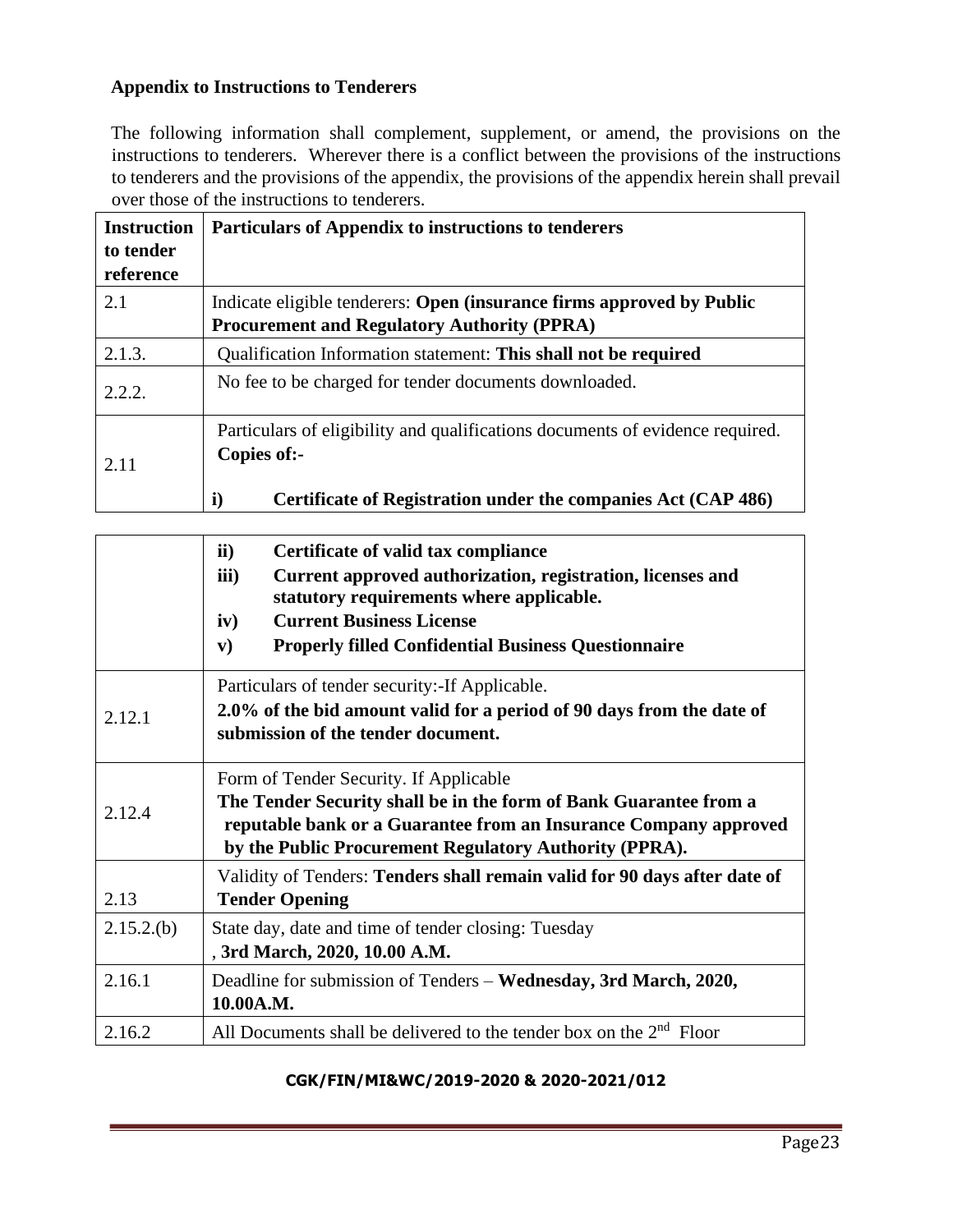| 4.12 | <b>Evaluation and Comparison of Tenders:</b><br>The proposals will be evaluated in three stages as follows:<br>A) Stage One Mandatory Requirements:                                                                                                                                                                                                                                                                                                                                                                                                                                                                                                                                                                                                   |  |  |  |  |  |  |  |  |
|------|-------------------------------------------------------------------------------------------------------------------------------------------------------------------------------------------------------------------------------------------------------------------------------------------------------------------------------------------------------------------------------------------------------------------------------------------------------------------------------------------------------------------------------------------------------------------------------------------------------------------------------------------------------------------------------------------------------------------------------------------------------|--|--|--|--|--|--|--|--|
|      |                                                                                                                                                                                                                                                                                                                                                                                                                                                                                                                                                                                                                                                                                                                                                       |  |  |  |  |  |  |  |  |
|      | Must submit copies of the following documents:<br>1.                                                                                                                                                                                                                                                                                                                                                                                                                                                                                                                                                                                                                                                                                                  |  |  |  |  |  |  |  |  |
|      | Certificate of Registration or Incorporation.                                                                                                                                                                                                                                                                                                                                                                                                                                                                                                                                                                                                                                                                                                         |  |  |  |  |  |  |  |  |
|      | Valid Tax Compliance Certificate.<br>٠                                                                                                                                                                                                                                                                                                                                                                                                                                                                                                                                                                                                                                                                                                                |  |  |  |  |  |  |  |  |
|      | <b>Current Business license</b>                                                                                                                                                                                                                                                                                                                                                                                                                                                                                                                                                                                                                                                                                                                       |  |  |  |  |  |  |  |  |
|      | Current approved authorization, registration, licenses and                                                                                                                                                                                                                                                                                                                                                                                                                                                                                                                                                                                                                                                                                            |  |  |  |  |  |  |  |  |
|      | statutory requirements where applicable.                                                                                                                                                                                                                                                                                                                                                                                                                                                                                                                                                                                                                                                                                                              |  |  |  |  |  |  |  |  |
|      | 2.<br>Completely Fill the Confidential Business Questionnaire, the form                                                                                                                                                                                                                                                                                                                                                                                                                                                                                                                                                                                                                                                                               |  |  |  |  |  |  |  |  |
|      | of tender and price schedule in the formats provided                                                                                                                                                                                                                                                                                                                                                                                                                                                                                                                                                                                                                                                                                                  |  |  |  |  |  |  |  |  |
|      | 3.<br>Must be approved by the Public Procurement Regulatory Authority                                                                                                                                                                                                                                                                                                                                                                                                                                                                                                                                                                                                                                                                                 |  |  |  |  |  |  |  |  |
|      | Tenderer must submit both hard copy and do online bidding through<br>4.                                                                                                                                                                                                                                                                                                                                                                                                                                                                                                                                                                                                                                                                               |  |  |  |  |  |  |  |  |
|      | the suppliers portal https://supplier.treasury.go.ke.                                                                                                                                                                                                                                                                                                                                                                                                                                                                                                                                                                                                                                                                                                 |  |  |  |  |  |  |  |  |
|      | N/B: ALL THE ABOVE MUST BE MET TO QUALIFY FOR THE 2nd<br><b>STAGE</b>                                                                                                                                                                                                                                                                                                                                                                                                                                                                                                                                                                                                                                                                                 |  |  |  |  |  |  |  |  |
|      | <b>B) Stage Two: Technical Evaluation (Total Points 100)</b>                                                                                                                                                                                                                                                                                                                                                                                                                                                                                                                                                                                                                                                                                          |  |  |  |  |  |  |  |  |
|      | 1. Specific experience of the bidder related to the assignment<br>Evidence of having under taken similar services-list 5 largest clients for<br>➤<br>the last 5 years giving the total premium for each (minimum premium<br>handled by each at least 10 million, attach evidence, giving the contact person<br>and tel. number) - 6 Points.<br>$\blacktriangleright$<br>Relevant experience; give a detailed company profile showing<br>qualifications and years of experience in medical insurance of the<br>management team (attach C.V.s including certified copies of<br>educational and professional certificates) and the company as an entity<br>(letters of notification of awards for the 5 years and client referee<br>letters) - 6 Points. |  |  |  |  |  |  |  |  |
|      | Qualification of proposed staff; list 3 professional staff and specify<br>2.<br>portfolio/task;<br>$\triangleright$ must be a graduate and professionally qualified with;<br>$\triangleright$ 1-2 years experience – 2 points.                                                                                                                                                                                                                                                                                                                                                                                                                                                                                                                        |  |  |  |  |  |  |  |  |
|      | $\geq$ 3-5 years experience – 4 points.                                                                                                                                                                                                                                                                                                                                                                                                                                                                                                                                                                                                                                                                                                               |  |  |  |  |  |  |  |  |
|      | CGK/FIN/MI&WC/2019-2020 & 2020-2021/012                                                                                                                                                                                                                                                                                                                                                                                                                                                                                                                                                                                                                                                                                                               |  |  |  |  |  |  |  |  |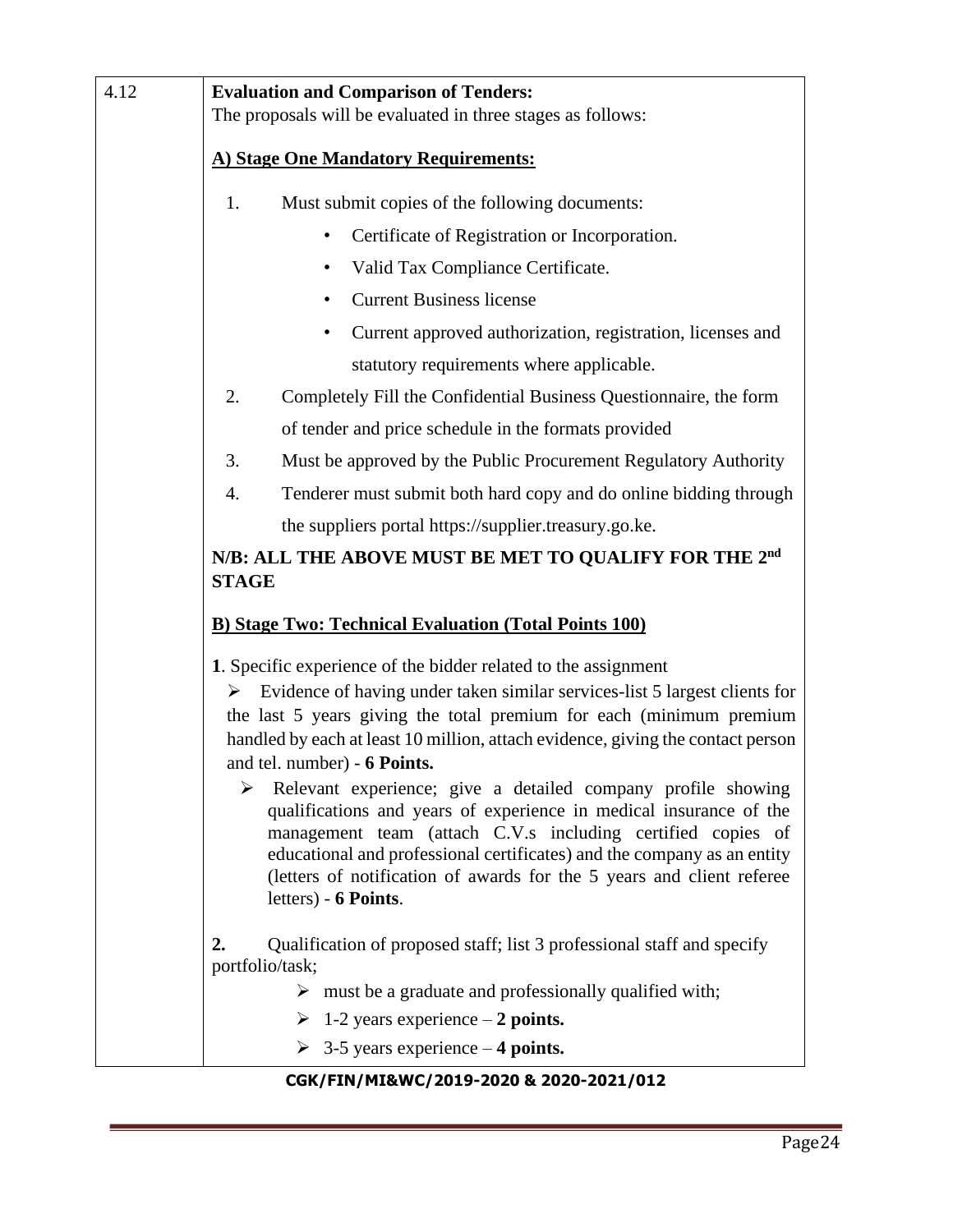➢ Over 5 years experience – **6 points.** (attach C.V.s including evidence of similar portfolio/tasks managed, certified copies of educational and professional certificates) **3.** Suitability of the proposed scheme, including extensiveness of service providers, flexibility and convenience Provide details of any added benefits and applicability. The products MUST be responsive (information shall be confirmed by the client from applicable references) – **30 Points. 3.** Network Coverage – • **International coverage- 6 Points.** • National/local coverages - 3 points 4. Utilization/case study – **10 points** 5. Financial stability of the service provider– Audited accounts for the last 2 years must show paid up capital of at least 50 million;  $\triangleright$  Kshs.50 - 100 million – 2 **points.**  $\triangleright$  Kshs.101 - 200 million – 5 points. ➢ Over Kshs.200 million – **8 points.** 6.Highest business volume handled in the last 3 years in medical insurance cover (attach certified evidence)  $\triangleright$  Kshs.10-20 million – 2 points.  $\triangleright$  Kshs.20-30 million – **5 points.** ➢ Over Kshs.30 million – **8 points. 7. Pitch presentation – 20 points The Pass mark for Technical Evaluation will be 70%.Low marks under responsiveness criteria (2 above) shall also lead to a qualified disqualification. Candidates that will have attained those points will have their financial proposals evaluated**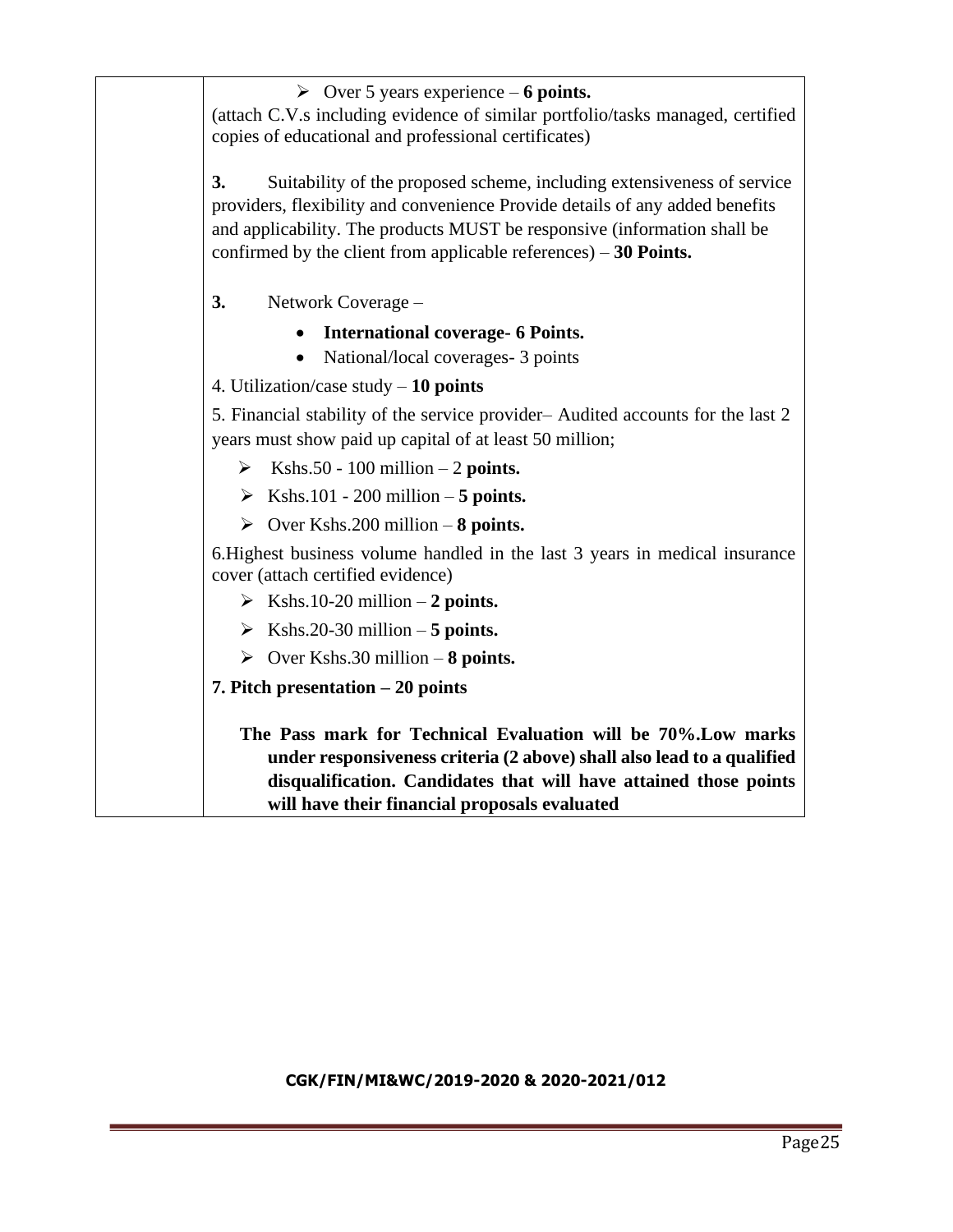# **C) Stage Three: Financial Evaluation**

.

 $\Box$  The commercial evaluation and final ranking of the bids will take into consideration the scope of the cover in relation to the premium, the Policy Excess amounts, exclusion clauses, and other pertinent terms and conditions of tender

 $\square$  The evaluation committee will determine whether the financial proposals are complete. The cost of items not priced shall be assumed to be included in other costs in the proposal. In all cases, the total price of the financial proposal as submitted shall prevail.

 $\Box$  The formulae for determining the Financial Score (Sf) shall, unless an

alternative formulae is indicated in the Appendix "ITC", be as follows:-  $Sf = 100$  X FM/F where Sf is the financial score; Fm is the lowest priced financial proposal and F is the price of the proposal under consideration. Proposals will be ranked according to their combined technical (St) and financial (Sf) scores using the weights (T=the weight given to the Technical Proposal: P = the weight given to the Financial Proposal;  $T + p = I$ ) indicated in the Appendix. The combined technical and financial score, S, is calculated as follows:  $-S = St \times T \% + Sf \times P \%$ . **The firm achieving the highest combined technical and financial score will be invited for negotiations.**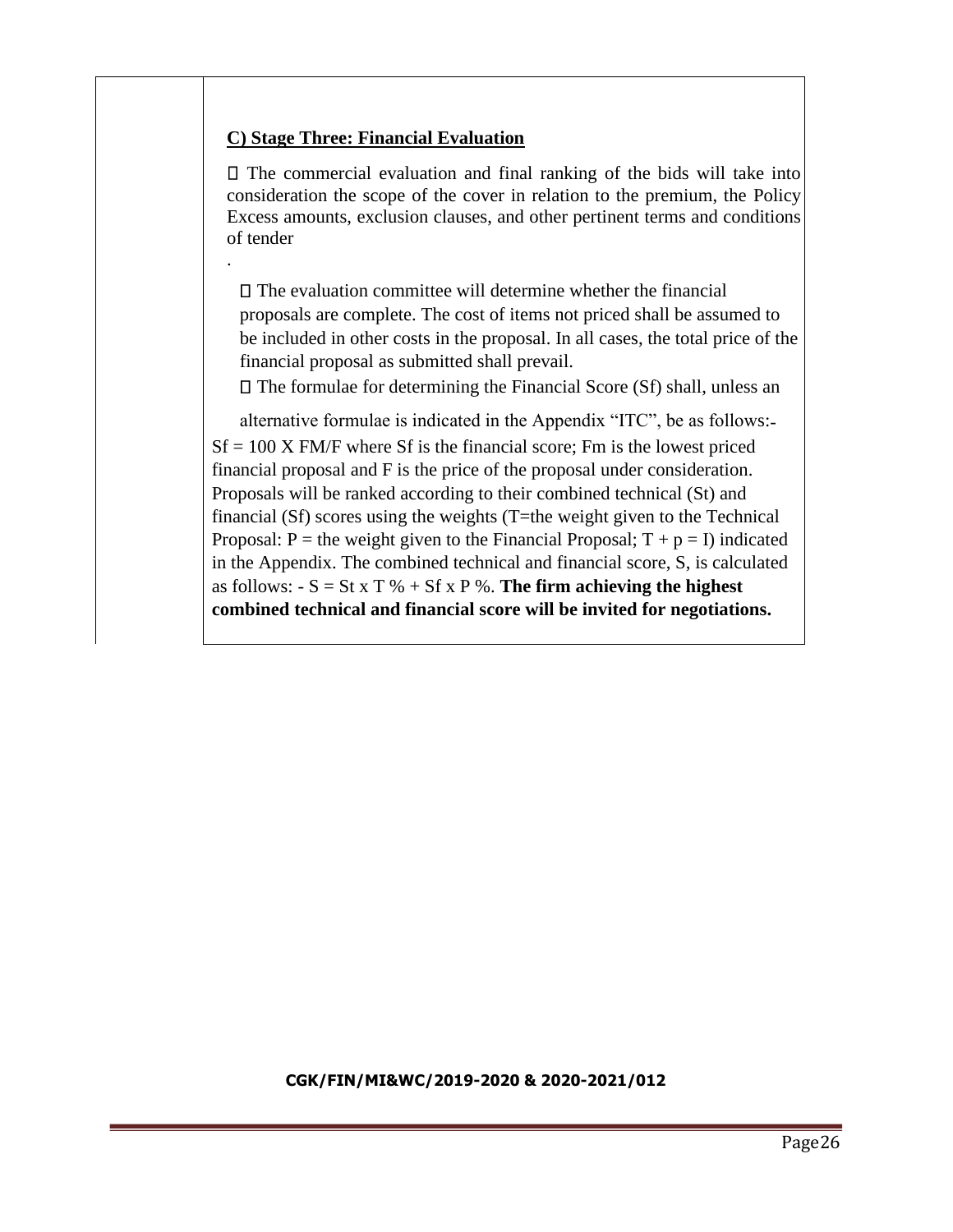# **SPECIAL CONDITIONS OF CONTRACT**

Special Conditions of Contract as relates to the General Conditions of Contract

| Reference of general conditions of<br>contract         | <b>Special condition of contract</b>                                                         |
|--------------------------------------------------------|----------------------------------------------------------------------------------------------|
| 4.13 Performance security<br>4.14 Delivery of Services | Applicable<br>For a Contract period of 24 months with                                        |
|                                                        | an option of renewal subject to<br><b>Satisfactory Performance</b>                           |
| 4.15 Payment                                           | After signing of the Contract & Receipt of<br><b>Debit Notes</b>                             |
| 4.16 Price adjustment                                  | No Price adjustments allowed.                                                                |
| 4.17 Applicable law                                    | Laws of Kenya                                                                                |
| 4.18 Notices                                           | County Government of Kisumu<br>Executive director,<br><b>COUNTY GOVERNMENT OF</b><br>KISUMU. |
| Others as necessary                                    |                                                                                              |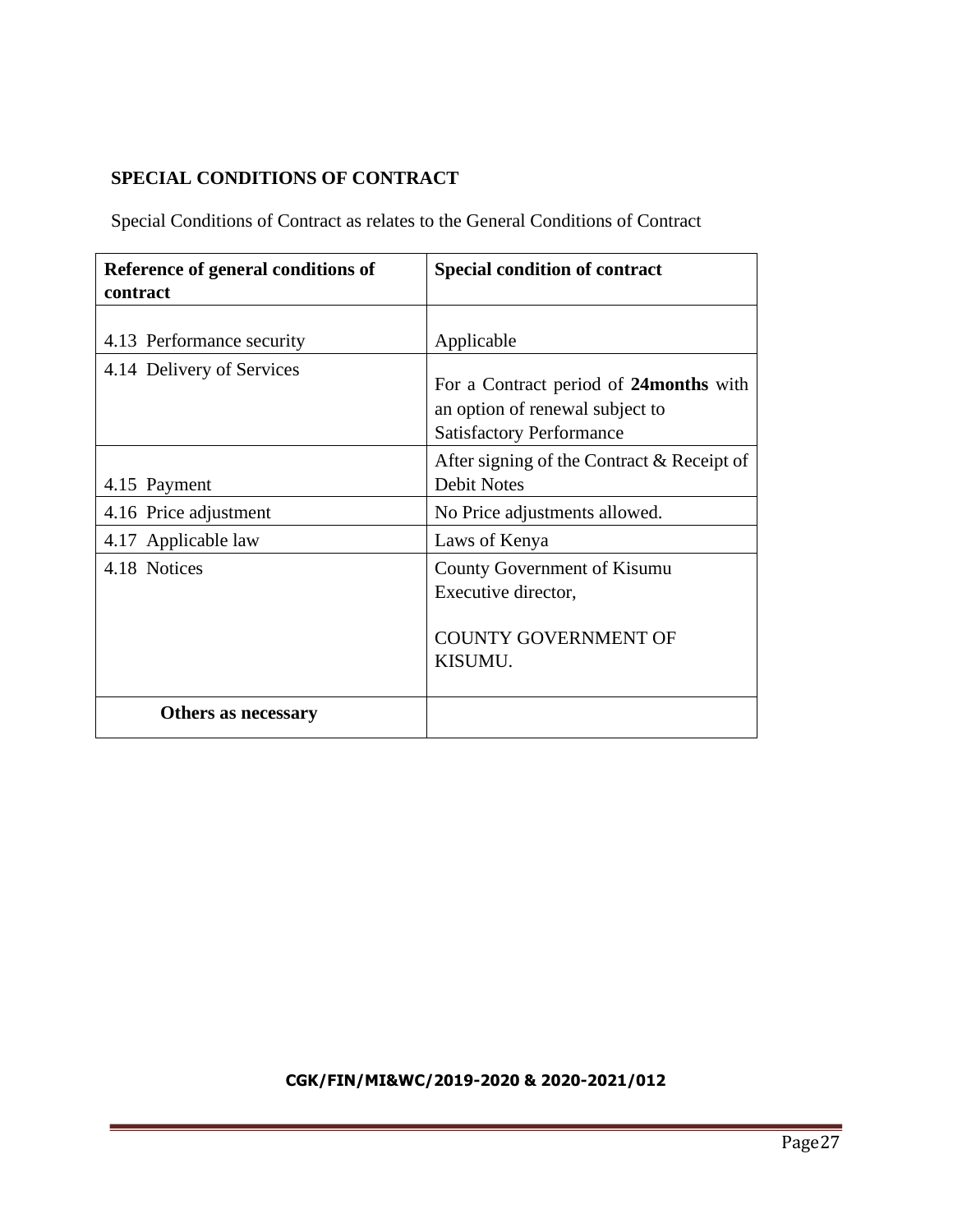# **SECTION IV: TECHNICAL SPECIFICATION**

# **(A) MEDICAL INSURANCE**

#### **1. Inpatient & outpatient**

The Inpatient scheme caters for illnesses requiring hospitalization. The Inpatient scheme was established to ensure the beneficiaries receive quality health care in case of hospitalization. The inpatient scheme deals with:

- (a) admission to hospital;
- (b) treatment while in hospital; and
- (c) Discharge from hospital and the cost of treatment thereof.

The Outpatient scheme deals with cases of illness not requiring admission into a hospital. Under this scheme, beneficiaries require examinations, diagnosis and speedy treatment at health clinics, hospitals etc with the aim of preventing any ailment or illness from growing into cases requiring hospitalization.

#### *2. Need for Medical Service Provider*

COUNTY GOVERNMENT OF KISUMU wishes to contract a reputable Insurance Underwriters Company, to provide **Inpatient and Outpatient medical services** at a cost in line with the COUNTY GOVERNMENT OF KISUMU's budget. **Bidders must quote for both in-and outpatient medical insurance cover.**

The insurance Underwriters Company will be expected to provide a scheme that entails benefits which ensure members of staff receive quality health care. While it is appreciated that medical schemes come with inherent controls and procedures, COUNTY GOVERNMENT OF KISUMU is hoping that the selected provider will look at the possibility of ensuring that any controls and procedures are not unnecessarily bureaucratic and cumbersome.

#### **Other Information that is required includes:**

#### **Particulars of cover**

NB. The **medical cover exclusions**, where applicable, **MUST** be clearly stated on a separate cover giving specific details of each excluded condition.

One must also provide:

- $\checkmark$  Full details of what the cover provides
- $\checkmark$  Eligible expenses included in the in-patient cover
- $\checkmark$  Eligible expenses included in the out-patient cover
- $\checkmark$  Full details of what the cover excludes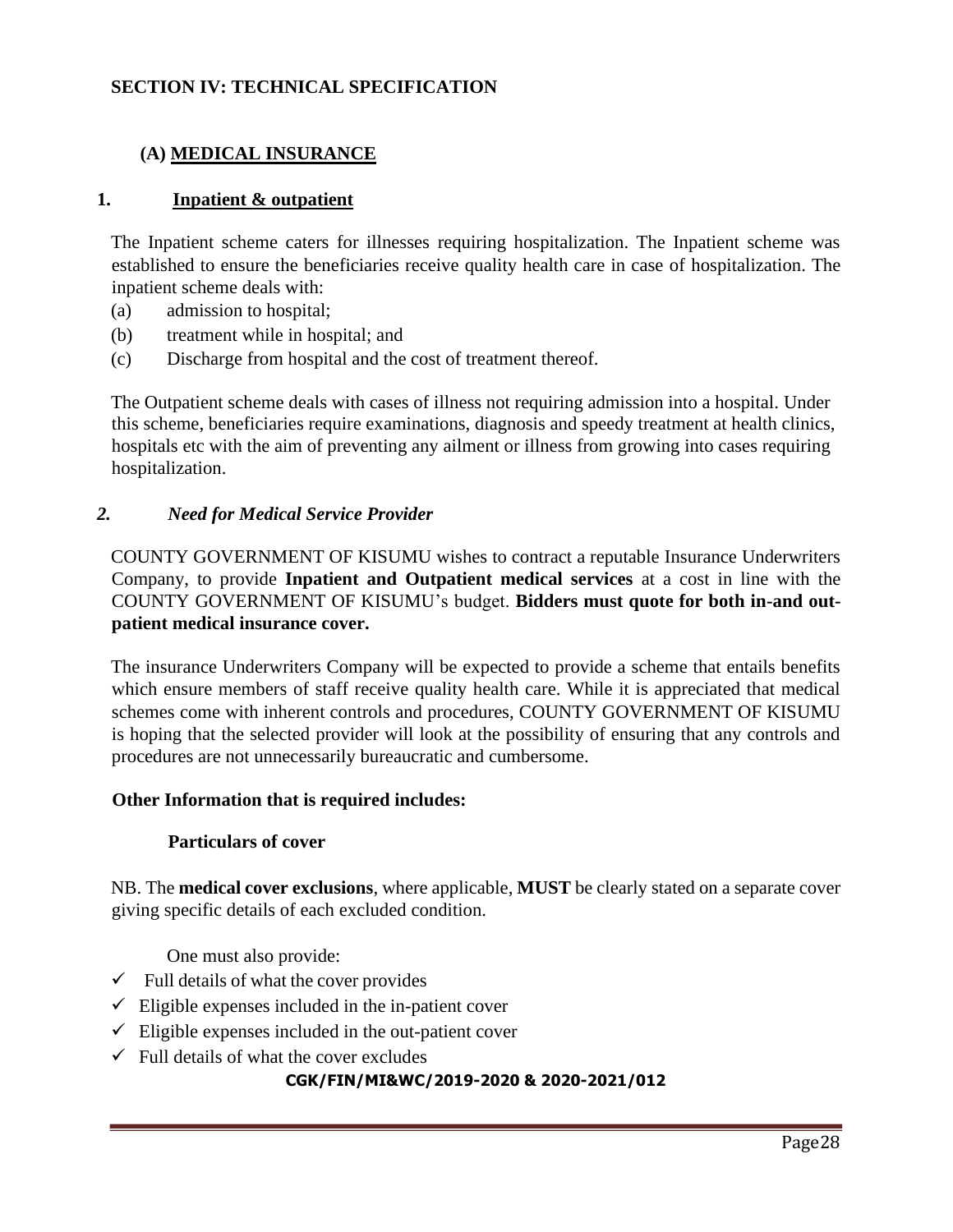$\checkmark$  Defendants eligibility

All bidders are required to **fully provide information on whether the in/out patient medical cover incorporates** the following. The costs for these should be shown separately.

- Funeral cover/ last expense and free cover limit if any  $\Box$
- $\Box$ Dental
- $\Box$ **Optical**
- $\Box$ Maternity
- Evacuation  $\Box$

If **YES** on any of the above, enumerate on a separate cover the following

- $\checkmark$  Full details of what the cover provides
- $\checkmark$  Full details of what the cover excludes

#### *3. Network coverage*

The tenderer is required to provide the following:-

- (i) Full details of towns and regions/counties where the insurance Underwriters Company is represented in Kenya.
- (ii) The appointed Hospitals, Clinics and Doctors all over the country that can be accessed by COUNTY GOVERNMENT OF KISUMU employees and their dependents, classified as high, medium and low cost. Enumerate their respective costs for all the services pertaining the covers.

(iii)Full details of the medical cover outside Kenya and all exclusions that are applicable.

This is taking into consideration that COUNTY GOVERNMENT OF KISUMU state officers are in Kisumu,

- Their family members do not necessarily stay with them, some may be staying up country, and out of the country
- COUNTY GOVERNMENT OF KISUMU state officers frequently travel out of the country on official duties.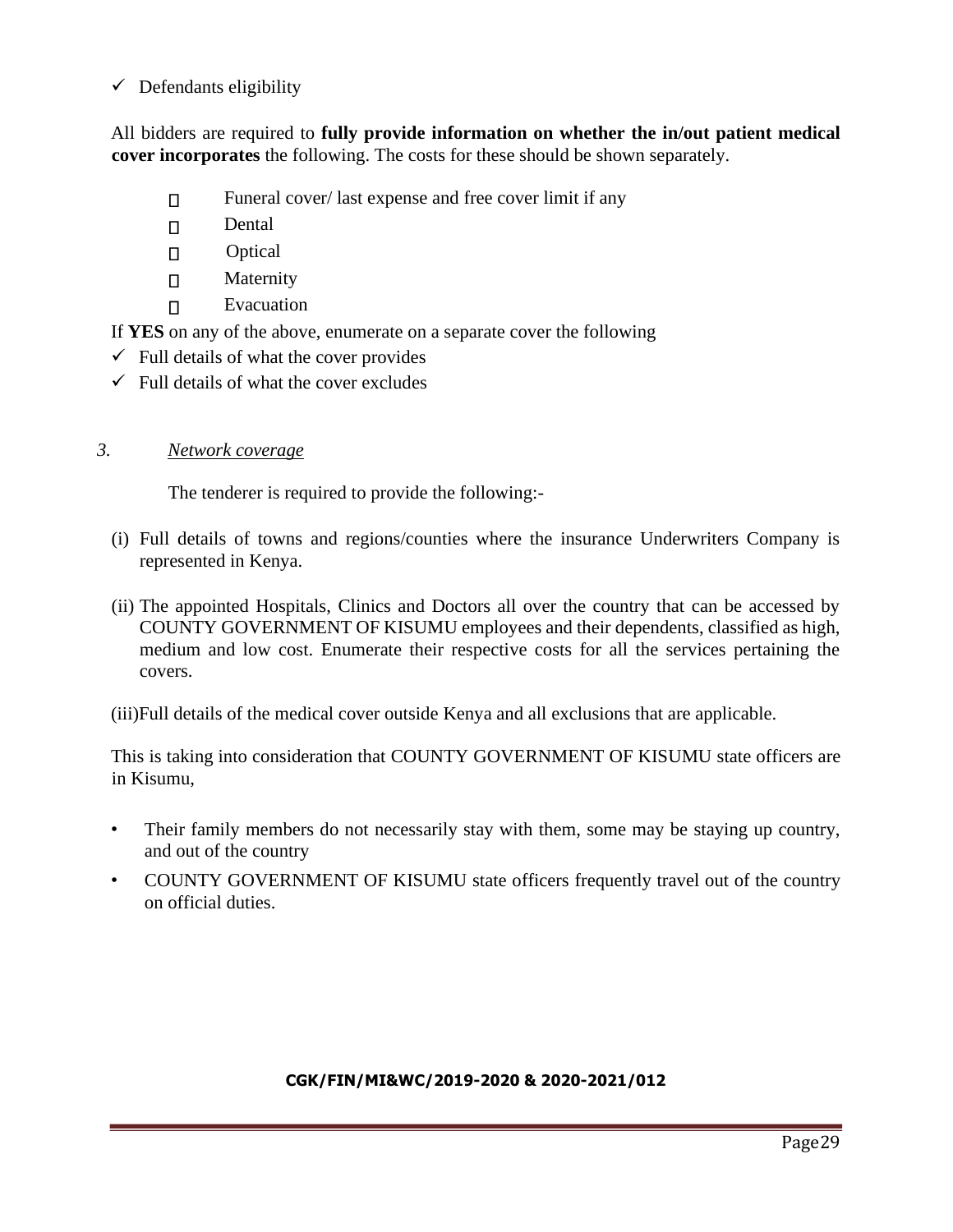# **6. Utilization / Case Management**

- 1. Give a detailed report on how the cover is going to be administered.
- 2. Give an analysis on how the service provider intends to address the following issues/procedures:-
- (a) Admission of members into the cover
- (b) Admission of members with pre-existing conditions into the cover
- (c) Admission of HIV/AIDS related cases to the cover
- (d) Procedure to be followed for overseas cover
- (e) Procedure to be followed to procure last expense (if any in your package).

#### **5. Claims administration**

Give details of the claims settlement turnaround time. Note the time indicated will be used to review the performance of the Underwriter for any future renewal of contract.

#### **6. Financial Stability**

Bidders should provide documentary prove that they are financially sound. The tender documents must be accompanied with Audited Accounts for the last two years.

#### **7. Scope of Services:**

The medical scheme will be expected to provide:

#### **(a) Inpatient Services:**

The In-patient cover benefit will be fully enhanced with pre-existing illnesses, chronic and HIV/aids conditions and include but not limited to the following benefits:

- ❖ Accidental and illness hospitalization (accommodation, doctor(s)' fees, operating theatre, ICU charges, physiotherapy, prescribed drugs, dressings surgical appliances, X-rays)
- ❖ In-patient surgery
- ❖ Admission bed (private or semi-private)
- ❖ First non-elective and emergency caesarean
- ❖ Hospitalization due to dental and optical cases
- ❖ Gynecological illnesses and operations.
- ❖ Post hospitalization benefits
- ❖ Ambulance rescue/evacuation (both road and air)
- ❖ maternity
- ❖ Congenital conditions.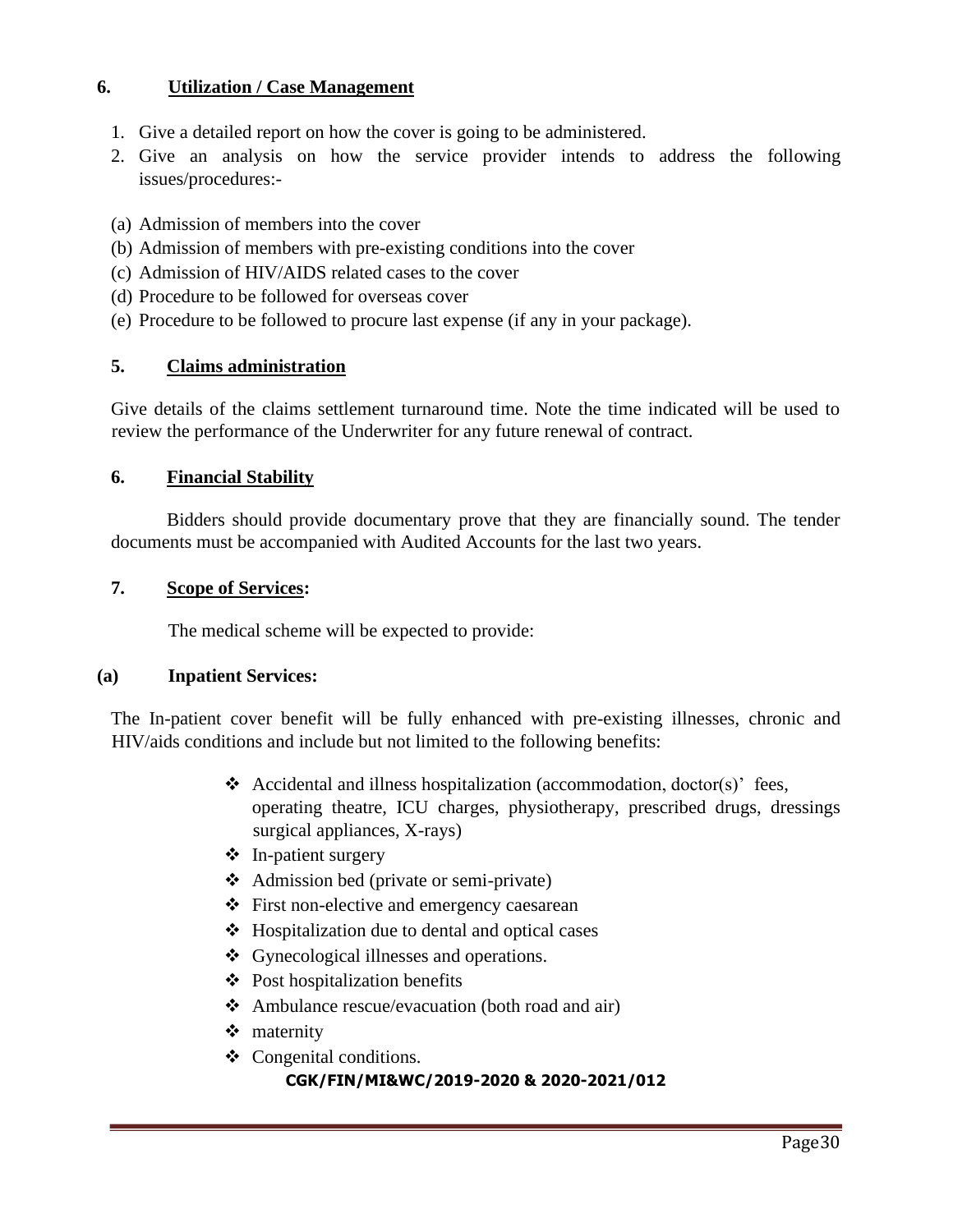- ❖ E.N.T.
- ❖ Additional benefits/provisions should be specified by the bidder.

#### **(b) Outpatient Services**

### **Provide quality outpatient medical services. The outpatient scheme should encompass the following benefits**:

- Routine outpatient consultation, including gynecological cases.
- $\Box$ Diagnostic Laboratory and Radiology services;
- **D** Prescribed Physiotherapy;
- $\Box$  Prescribed drugs and dressings;
- $\Pi$  HIV/AIDS related conditions and prescribed ARV's
- Routine Immunization (KEPI)
- $\Box$  Routine Antenatal checkups (Max 1 U/S exam)
- $\Box$  Postnatal care up to six weeks post-delivery;
- $\Box$  Chronic and recurring conditions;
- □ Outpatient Emergency Ambulance Services;
- Dental services (or fund management option)  $\Box$
- $\Box$  Optical services (or fund management option)
- $\Box$  Immunizations;
- **Counseling services;**
- $\Box$  Specialist opinion on referral basis
- □ Health Education (wellness programmes)
- **Congenital conditions.**
- $\Box$  E.N.T.
- $\Box$  Any additional benefits should be specified by the bidder

### **(c) Service Providers**

The medical service Provider identified should have an extensive and reputable network of Hospitals, Clinics, Pharmacies and Laboratories within easy reach of the Agency's Staff and their dependants.

#### **(d) Out of station**

Once in a while COUNTY GOVERNMENT OF KISUMU State Officers may be required to perform their duties out of station or travel within the country or overseas to attend training, seminars or workshops. Provision for such cases should be included in the proposal**.**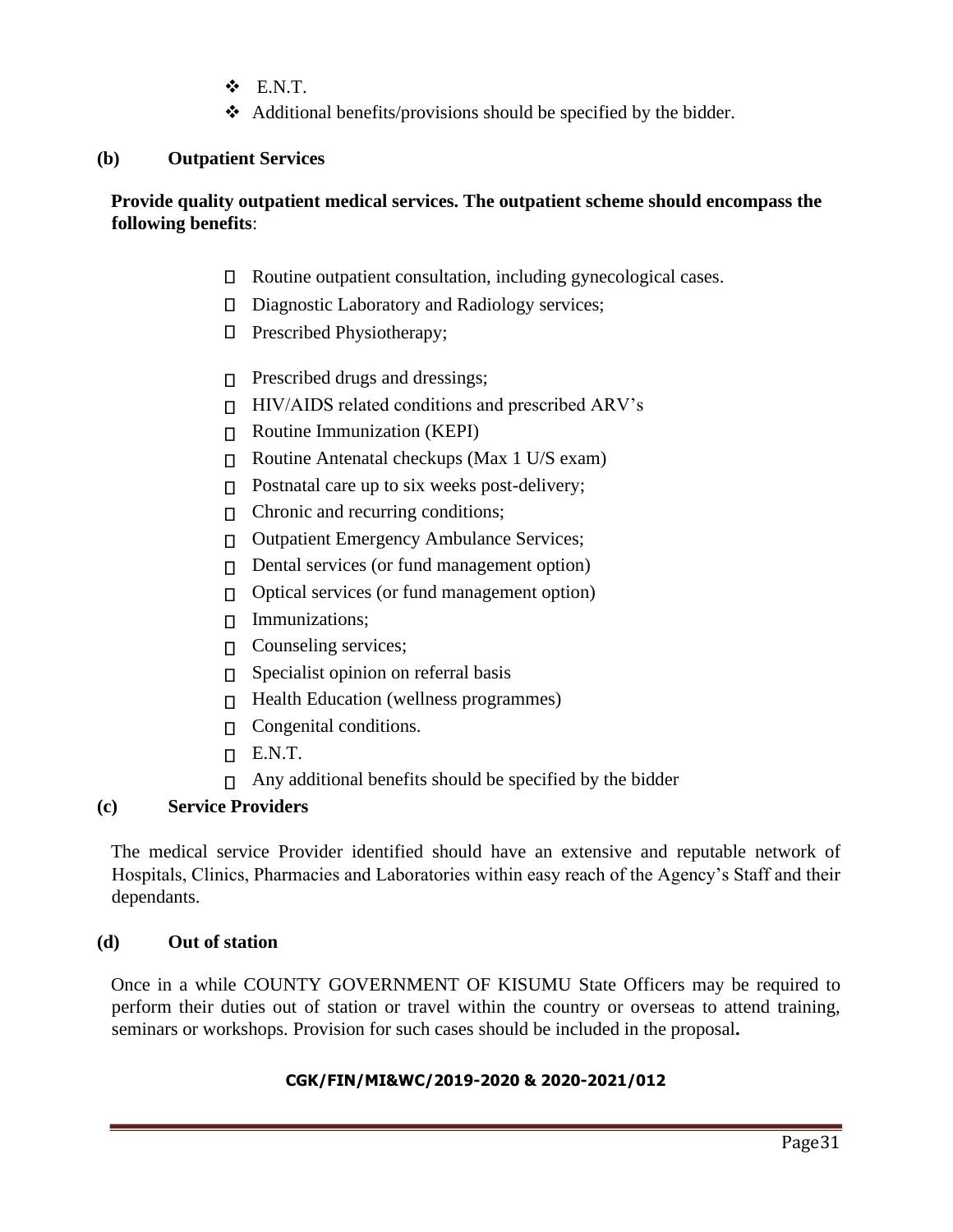#### **(e) Special Treatment**

There are cases, which may require special treatment owing to medical history of a few members of staff. This issue will be discussed with the selected bidders.

#### **8. Minimum Details to be contained in the Bids:**

Bidders must demonstrate that they have the knowledge and experience in the provision of medical services.

The bids should comprise medical scheme proposal(s) indicating the benefits and associated costs.

The medical scheme proposal should include:

- The provider's profile, demonstrating relevant experience. This should include references of at least five (5) reputable clients (preferably from the public sector) and a maximum of ten (10) and the total clients' premiums for the medical.
- Details of benefits for both Inpatient and Outpatient Services in accordance with this tender;
- Separate costs for Inpatient, Outpatient and other services in accordance with the options in this tender;
- $\Box$  Details of the scheme including the network of providers;
- The Team in charge of the medical schemes; and
- $\Box$  The special conditions or exclusions attached to the schemes.

# **9)** *MEDICAL LIMITS DEFINED / PRICE SCHEDULES FORMS.*

#### **Inpatient Limits**

| Count                     | <b>Benefit</b> | Family<br>Unit | <b>Type</b>           | <b>COVER LIMITS PER FAMILY (kshs)</b> |  |  |  |  |
|---------------------------|----------------|----------------|-----------------------|---------------------------------------|--|--|--|--|
|                           |                |                |                       |                                       |  |  |  |  |
|                           |                |                |                       | <b>PREMIUMS</b> (kshs)                |  |  |  |  |
| Governor                  | Inpatient      | $M+1$          | Family                |                                       |  |  |  |  |
| <b>Deputy</b><br>Governor | Inpatient      | $M+5$          | Family                |                                       |  |  |  |  |
|                           |                |                | Grand<br><b>Total</b> |                                       |  |  |  |  |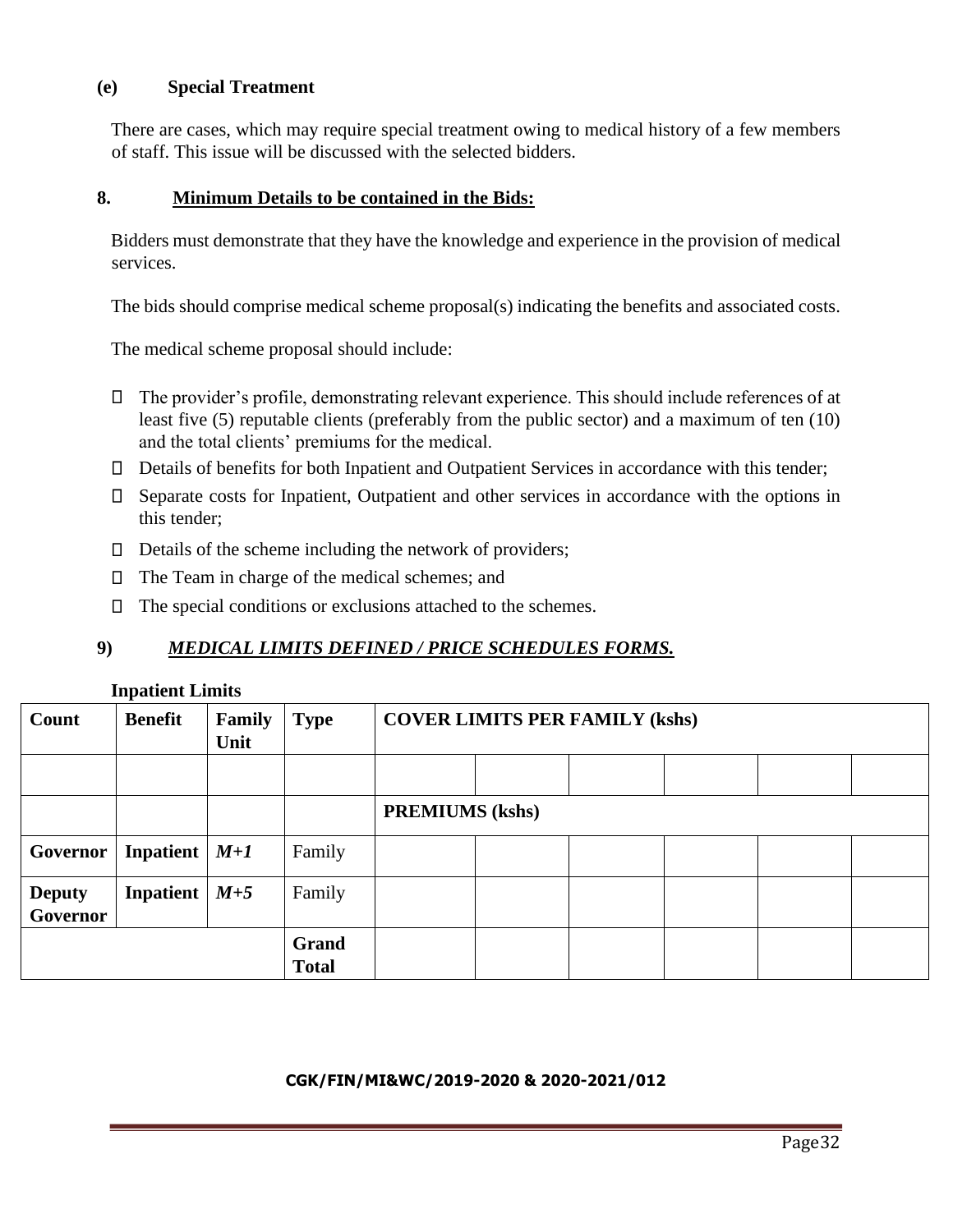### **i.Inpatient benefit table**

# (*Enumeratehere*)

# **\*\*\*\*BED / WARD cover will be THE TOTAL COST NET OF (LESS) NHIF REBATE.**

**Give accurate cost details of the various classes of your appointed Hospitals/clinics with their categories of wards/beds, including I.C.U. and H.D.U.**

|                     | m Carpanent Limits |                |                |                                       |  |  |  |  |  |  |
|---------------------|--------------------|----------------|----------------|---------------------------------------|--|--|--|--|--|--|
| Coun<br>$\mathbf t$ | <b>Benefit</b>     | Family<br>Unit | <b>Type</b>    | <b>COVER LIMITS PER FAMILY (kshs)</b> |  |  |  |  |  |  |
|                     |                    |                |                |                                       |  |  |  |  |  |  |
|                     |                    |                |                |                                       |  |  |  |  |  |  |
|                     |                    |                |                | <b>PREMIUMS (kshs)</b>                |  |  |  |  |  |  |
| $\mathbf{1}$        | Outpatient         | $M+1$          | Family         |                                       |  |  |  |  |  |  |
| $\mathbf{1}$        | Outpatient         | $M+5$          | Family         |                                       |  |  |  |  |  |  |
|                     |                    |                | <b>Grand</b>   |                                       |  |  |  |  |  |  |
|                     |                    |                | <b>Total</b>   |                                       |  |  |  |  |  |  |
|                     |                    |                | <b>PHCF</b>    |                                       |  |  |  |  |  |  |
|                     |                    |                | <b>Trainin</b> |                                       |  |  |  |  |  |  |
|                     |                    |                | g Levy         |                                       |  |  |  |  |  |  |
|                     |                    |                | <b>Stamp</b>   |                                       |  |  |  |  |  |  |
|                     |                    |                | <b>Duty</b>    |                                       |  |  |  |  |  |  |
|                     |                    |                | Total -        |                                       |  |  |  |  |  |  |
|                     |                    |                | $1$ year       |                                       |  |  |  |  |  |  |
|                     |                    |                |                |                                       |  |  |  |  |  |  |
|                     |                    |                |                |                                       |  |  |  |  |  |  |

**ii. Outpatient Limits**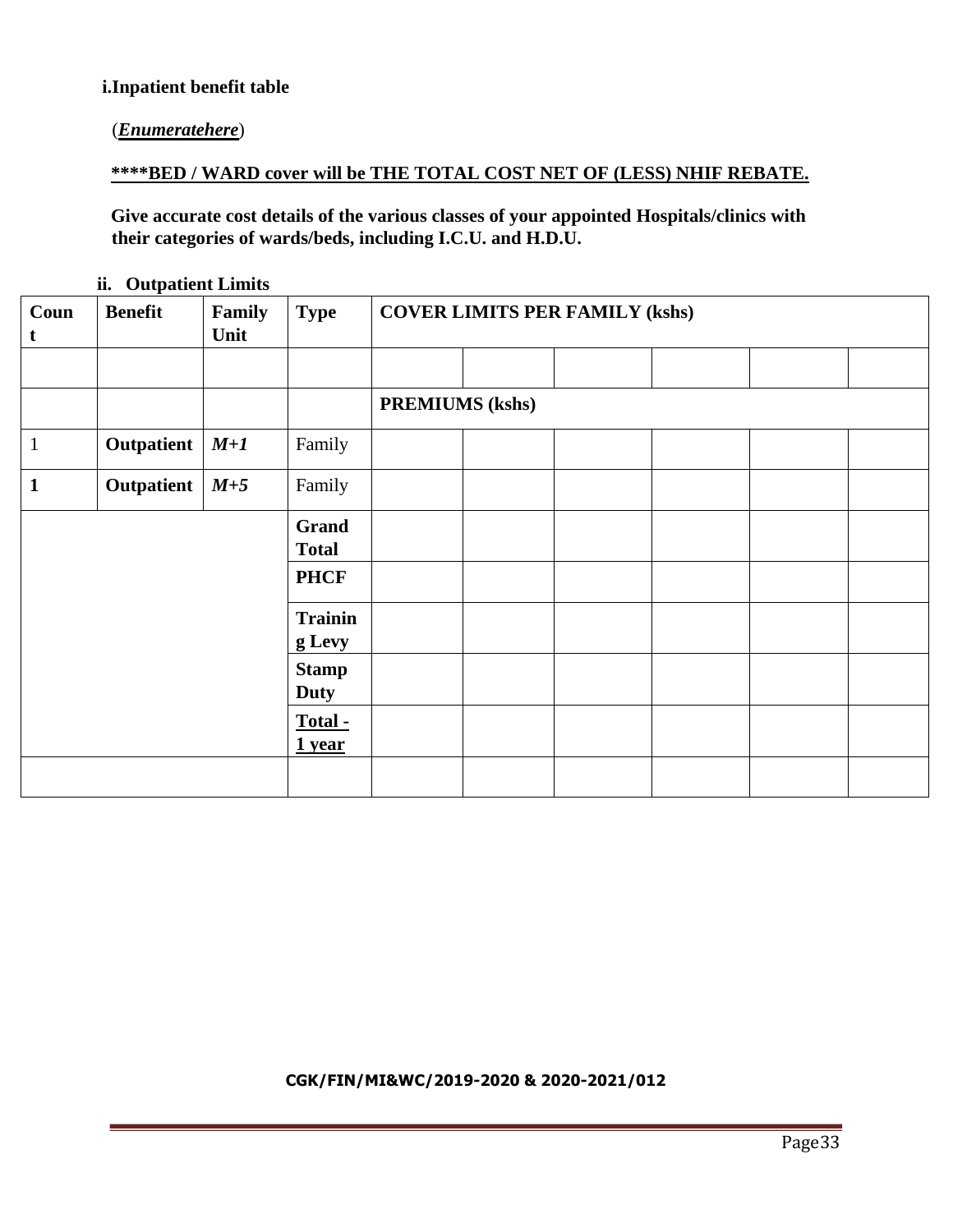# **iv Outpatient benefit table;**

#### (*Enumerate here*)

#### **v Maternity**

The cover should provide for the normal deliveries, emergency caesarian cases and other related complications.

| <b>Cover Limit per family (Kshs)</b> |                                                      |  |  |  |  |  |  |  |
|--------------------------------------|------------------------------------------------------|--|--|--|--|--|--|--|
|                                      |                                                      |  |  |  |  |  |  |  |
|                                      | Premiums/PHCF/training levy/stamp duty/e.t.c. (kshs) |  |  |  |  |  |  |  |
|                                      |                                                      |  |  |  |  |  |  |  |
|                                      |                                                      |  |  |  |  |  |  |  |

#### **vi. Dental**

The cover should cater for all non-accidental dental procedures and cases, extractions premiums based on benefits:

| Cover Limit per person (kshs)                        |  |  |  |  |  |  |  |  |  |
|------------------------------------------------------|--|--|--|--|--|--|--|--|--|
|                                                      |  |  |  |  |  |  |  |  |  |
| Premiums/PHCF/training levy/stamp duty/e.t.c. (kshs) |  |  |  |  |  |  |  |  |  |
|                                                      |  |  |  |  |  |  |  |  |  |
|                                                      |  |  |  |  |  |  |  |  |  |

# **vii. Optical**

The cover should cater for all optical procedures, replacement or new lenses and other routine check ups as advised by optician - premiums based on benefits:

| Cover Limit per person (kshs)                         |  |  |  |  |
|-------------------------------------------------------|--|--|--|--|
|                                                       |  |  |  |  |
| Premiums/ PHCF/training levy/stamp duty/e.t.c. (kshs) |  |  |  |  |
|                                                       |  |  |  |  |
|                                                       |  |  |  |  |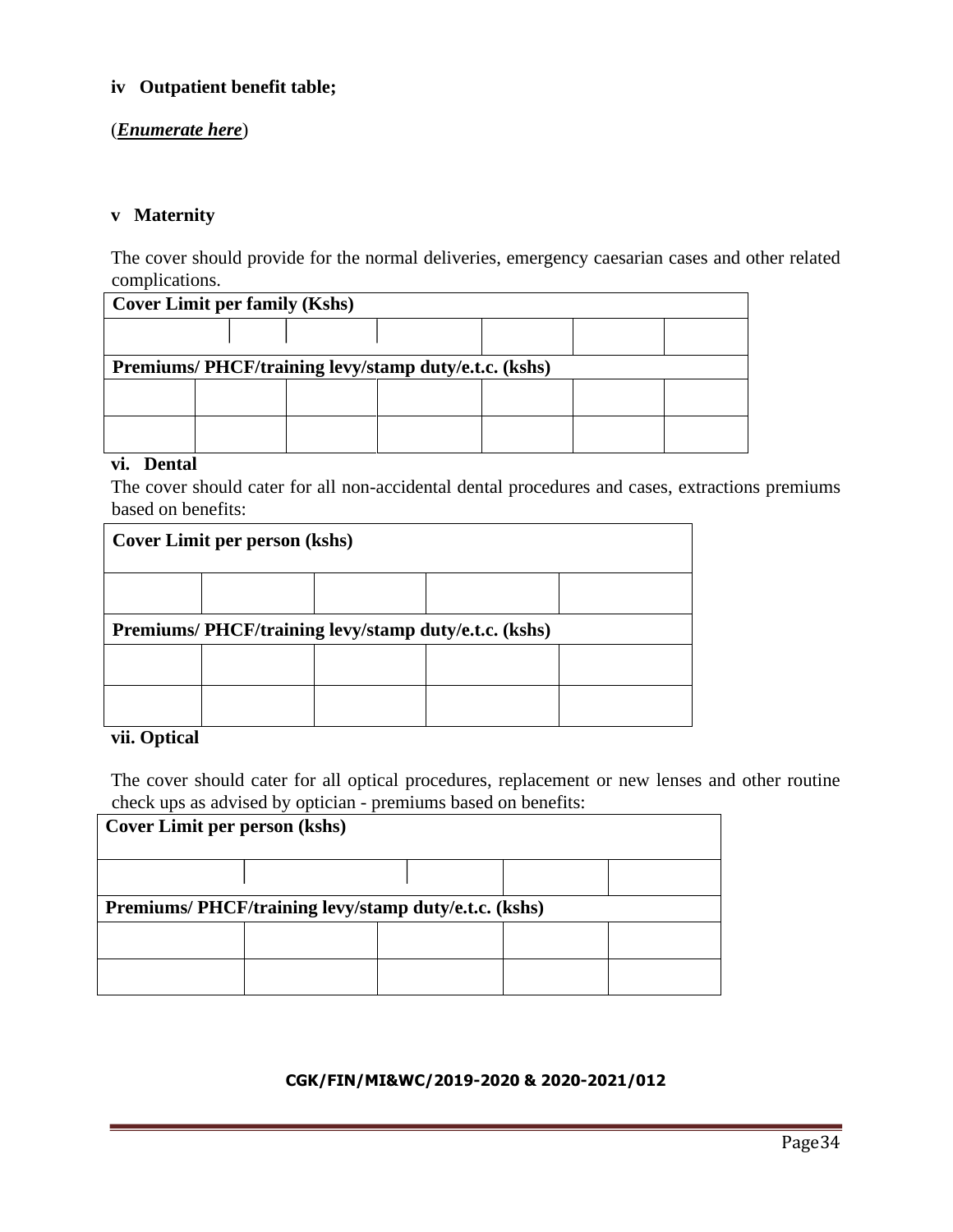#### **10) Exclusions / provisions;**

The Provider should clearly state in writing all **exclusions/provisions** (alluded or not) in all the proposed covers.

### **11) The Medical Scheme Provider**

We shall consider Insurance Health Providers (Underwriters) who specialize in underwriting the medical expenses on payment of premiums.

#### **12) Cost of the Proposed Staff Medical Scheme**

Costing should be based on the following:

| <b>Type</b> | <b>Family unit</b>   Count | <b>Benefit</b>   |
|-------------|----------------------------|------------------|
| Family      | $M+1$                      | In & Out patient |
| Family      | $M+5$                      | In & Out patient |
|             |                            |                  |
|             |                            |                  |

# **(C) WIBA COVER (GPA WIBA COMPLIANT).**

- **1.** The policy is to cover **4500 members of staff**, in and out of work place **24 hours a day, 7 days a week**. Expected benefits are;
- $\equiv$  Death –8 years (96 months) earnings.
- 茸  $\overrightarrow{=}$  PTD –8 years (96 months) earnings. TTD
- $\equiv$  -2 years Earnings
- $\blacksquare$  Medical Expense Kshs

Funeral benefit –

 $\circ$  Member – Kshs.

 $\circ$  Dependant – Kshs.

- **2. Period of insurance – 12 months.**
- **3. Annual Earnings – Kshs. \_\_\_\_\_\_\_\_\_\_\_\_\_\_**
- **4.** *POLICY EXCESS FOR EACH COVER………………………*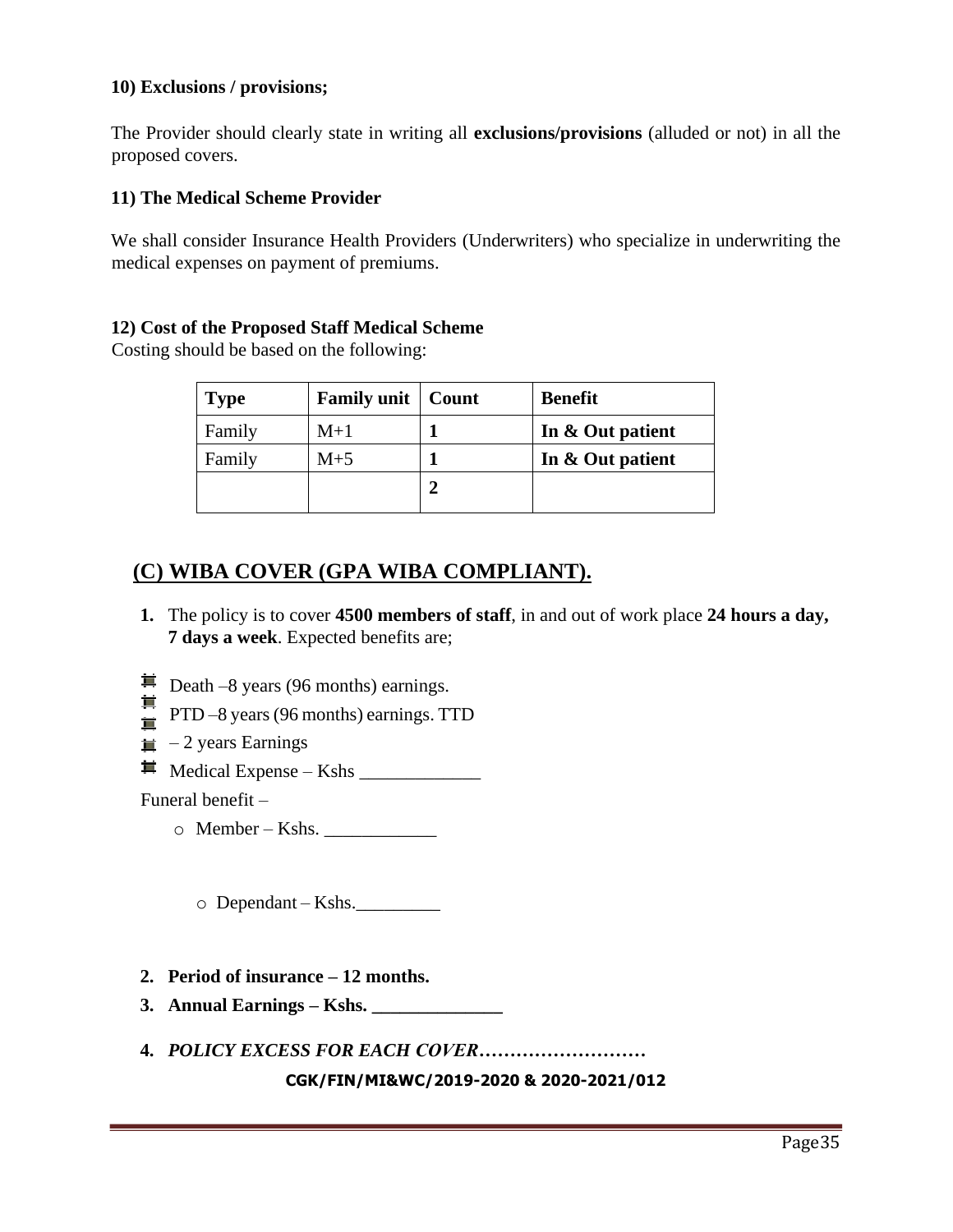# **5. Give details on;**

- ❖ Benefits.
- ❖ Underwriter.
- ❖ Exceptions.
- ❖ conditions and
- ❖ Endorsements clauses.

#### ❖

# **SUMMARY OF PRICE BREAKDOWN ( MUST INDICATE ALL TAXES INCLUSIVE)**

| No. | <b>Item</b>                                          | <b>Total Price</b> |
|-----|------------------------------------------------------|--------------------|
|     | <b>Medical Cover</b>                                 |                    |
|     | WIBA Cover(County government of<br>Kisumu employees) |                    |
|     | <b>Grand Total</b>                                   |                    |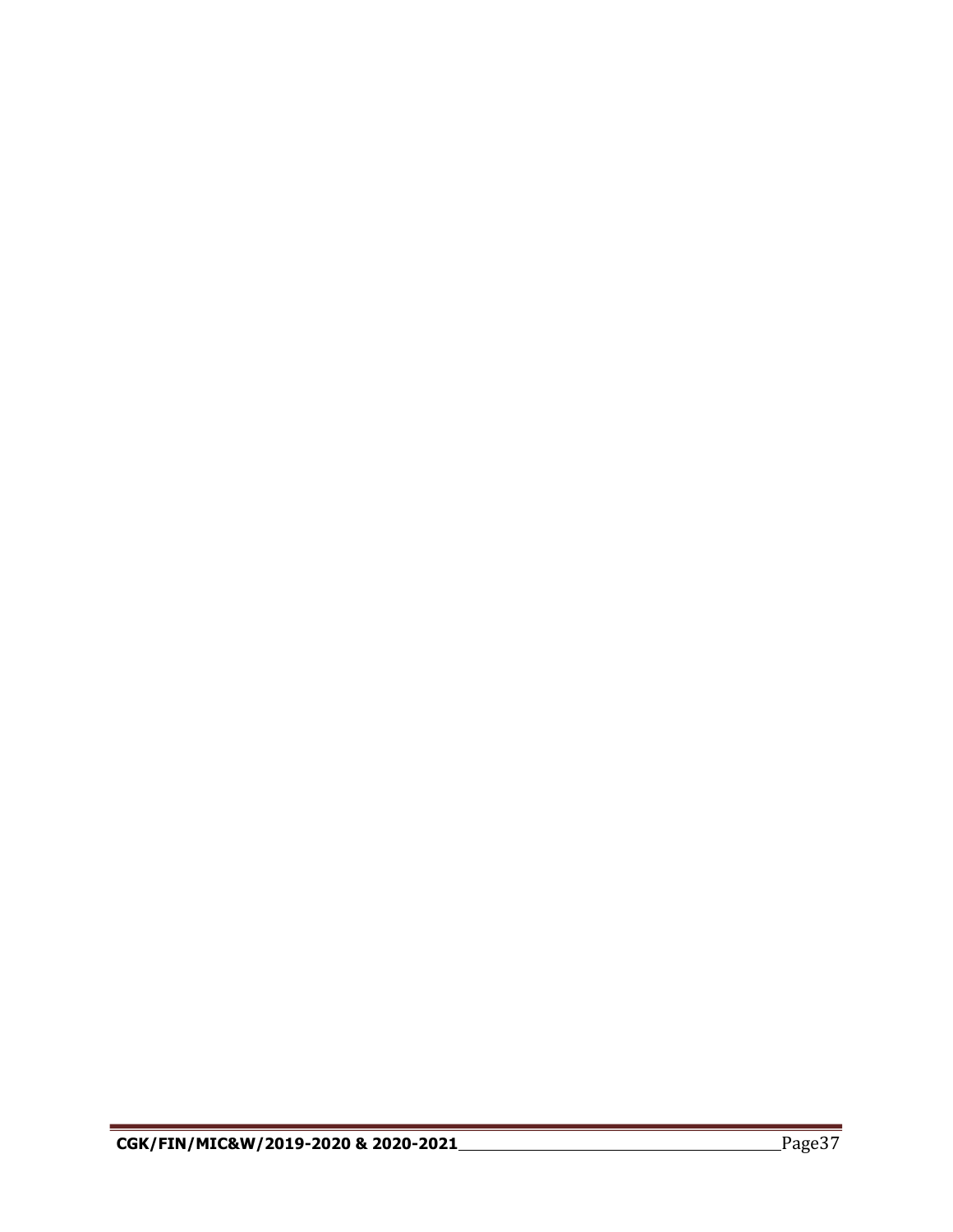# **SECTION V - STANDARD FORMS**

Notes on the standard Forms

1. **Form of TENDER** - The form of Tender must be completed by the tenderer and submitted with the tender documents. It must also be duly signed by duly authorized representatives of the tenderer.

2. **Price Schedule Form**- The price schedule form must similarly be completed and submitted with the tender.

3. **Contract Form** - The contract form shall not be completed by the tenderer at the time of submitting the tender. The contract form shall be completed after contract award and should incorporate the accepted contract price.

4. **Confidential Business Questionnaire Form** - This form must be completed by the tenderer and submitted with the tender documents.

5. **Tender Security Form** - When required by the tender document the tenderer shall provide the tender security either in the form included hereinafter or in another format acceptable to the County Government of Kisumu .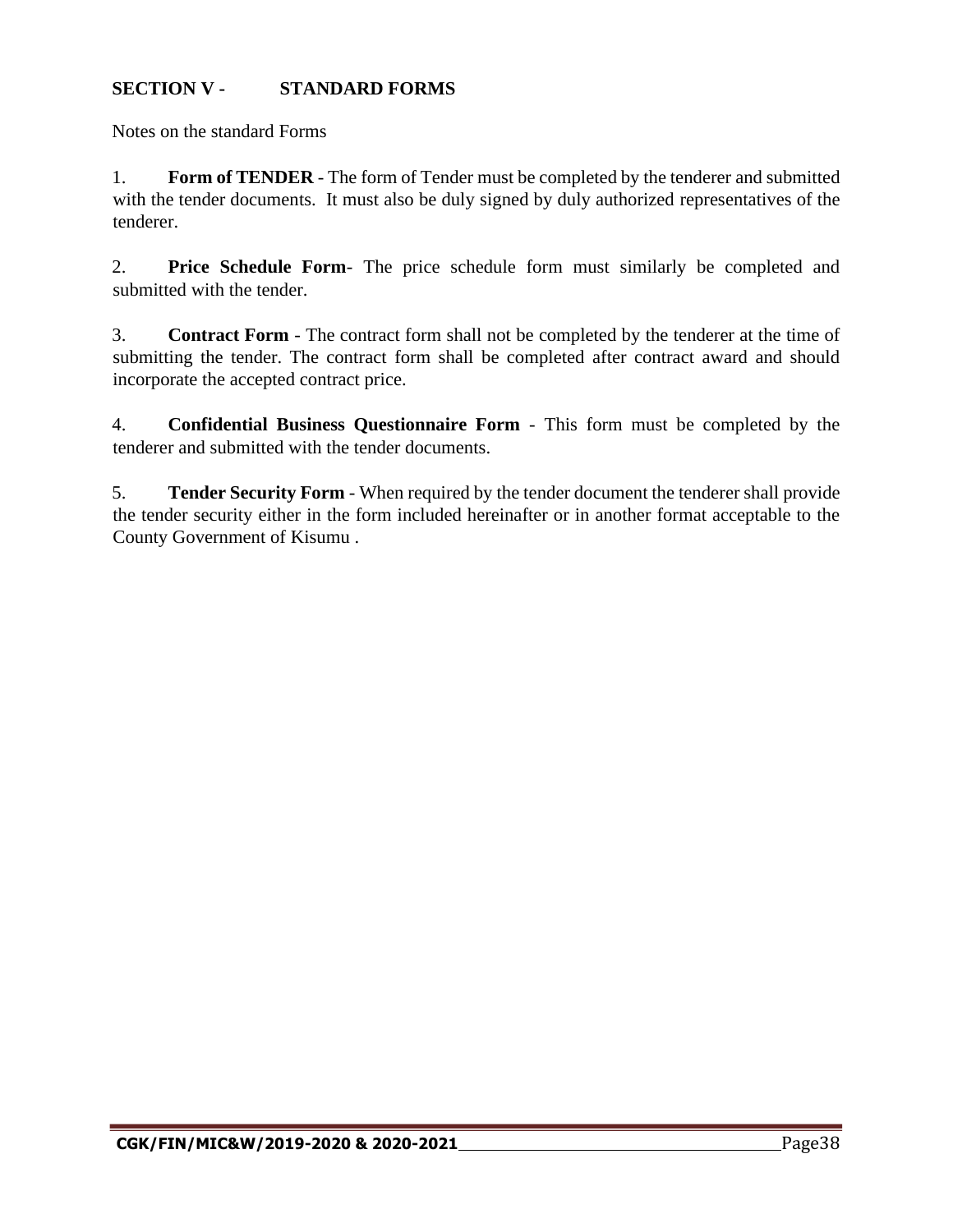To: Date Name and address of County Government of Kisumu

Tender No. Tender Name

Gentlemen and/or Ladies:-

1. Having examined the Tender documents including Addenda No. (Insert numbers) …….. the receipt of which is hereby duly acknowledged, we the undersigned, offer to provide Medical and WIBA insurance cover under this tender in conformity with the said Tender document for the sum of

….…………………………………………………………………………………………………

…………[Total Tender amount in words and figures]

or such other sums as may be ascertained in accordance with the Schedule of Prices attached herewith and made part of this Tender.

2. We undertake, if our Tender is accepted, to provide Medical and WIBA insurance cover in accordance with the conditions of the tender.

3. We agree to abide by this Tender for a period of …………….[number] days from the date fixed for Tender opening of the Instructions to Tenderers, and it shall remain binding upon us and may be accepted at any time before the expiration of that period.

4. This Tender, together with your written acceptance thereof and your notification of award, shall constitute a Contract between us subject to the signing of the contract by both parties.

5. We understand that you are not bound to accept the lowest or any tender you may receive.

Dated this day of 2020

[Signature] [In the capacity of]

Duly authorized to sign tender for and on behalf of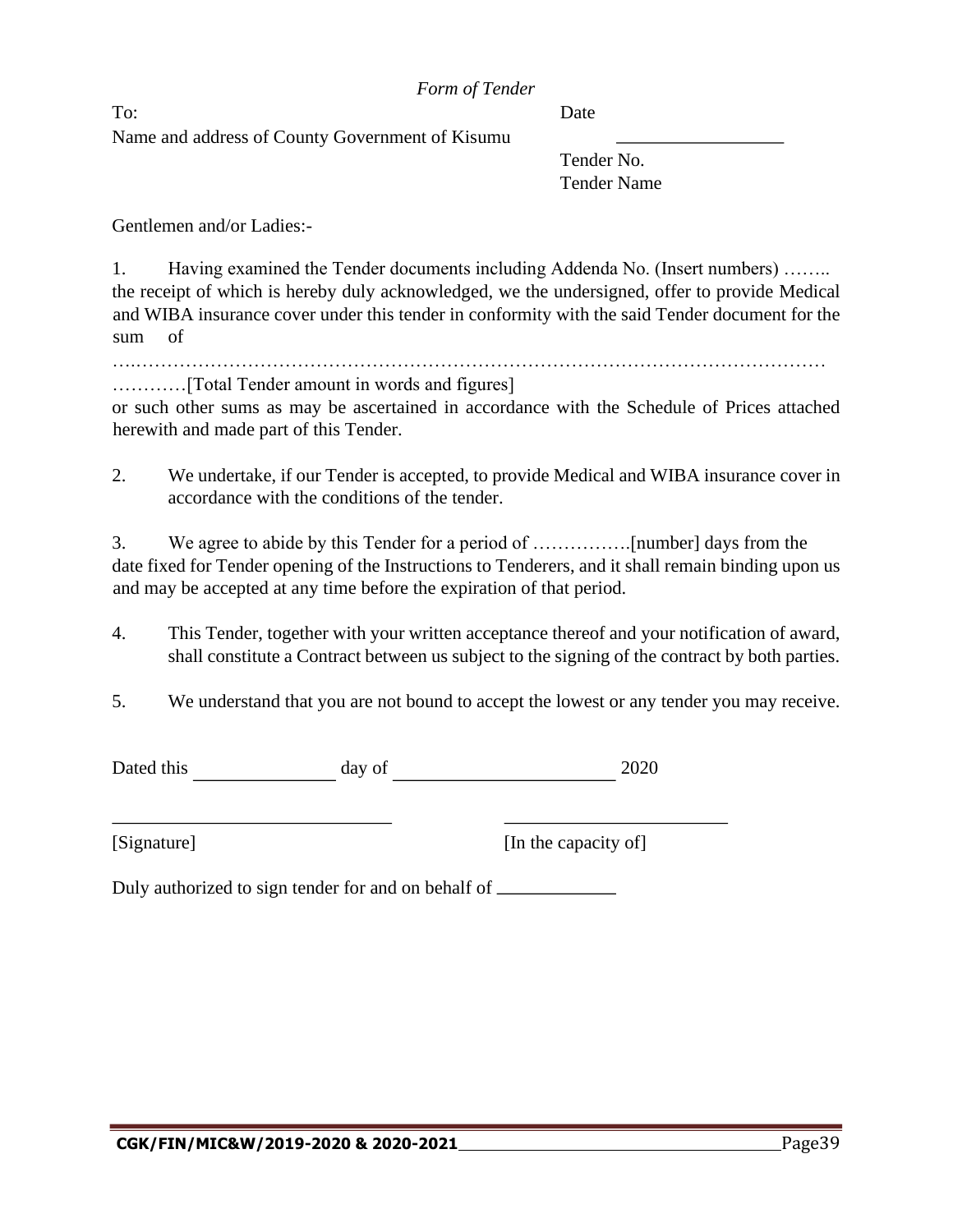# CONTRACT FORM

THIS AGREEMENT made the day of 20 between [name of Procurement entity] of [country of Procurement entity] (hereinafter called "the County Government of Kisumu ") of the one part and [name of tenderer] of [city and country of tenderer] (hereinafter called "the tenderer") of the other part:

WHEREAS the County Government of Kisumu invited tenders for the Provision of Medical and WIBA insurance cover and has accepted a tender by the tenderer for the provision of the services in the sum of

**EXECUTE:** [contract price in words in figures] (hereinafter called "the Contract Price").

# NOW THIS AGREEMENT WITNESSTH AS FOLLOWS:-

1. In this Agreement words and expressions shall have the same meanings as are respectively assigned to them in the Conditions of Contract referred to.

2. The following documents shall be deemed to form and be read and construed as part of this Agreement, viz: the Tender Form and the Price Schedule submitted by the tenderer; the Schedule of Requirements the Details of services the General Conditions of Contract the Special Conditions of Contract; and the County Government of Kisumu 's Notification of Award

3. In consideration of the payments to be made by the County Government of Kisumu to the tenderer as hereinafter mentioned, the tenderer hereby covenants with the County Government of Kisumu to provide the Medical and WIBA insurance cover in conformity in all respects with the provisions of the Contract.

4. The County Government of Kisumu hereby covenants to pay the tenderer in consideration of the provision of the services, the Contract Price or such other sum as may become payable under the provisions of the contract at the times and in the manner prescribed by the contract.

IN WITNESS whereof the parties hereto have caused this Agreement to be executed in accordance with their respective laws the day and year first above written

Signed, sealed, delivered by the (for the County Government of Kisumu )

Signed, sealed, delivered by  $\frac{1}{\sqrt{1-\frac{1}{\sqrt{1-\frac{1}{\sqrt{1-\frac{1}{\sqrt{1-\frac{1}{\sqrt{1-\frac{1}{\sqrt{1-\frac{1}{\sqrt{1-\frac{1}{\sqrt{1-\frac{1}{\sqrt{1-\frac{1}{\sqrt{1-\frac{1}{\sqrt{1-\frac{1}{\sqrt{1-\frac{1}{\sqrt{1-\frac{1}{\sqrt{1-\frac{1}{\sqrt{1-\frac{1}{\sqrt{1-\frac{1}{\sqrt{1-\frac{1}{\sqrt{1-\frac{1}{\sqrt{1-\frac{1}{\sqrt{1-\frac{1}{\sqrt{1-\frac$